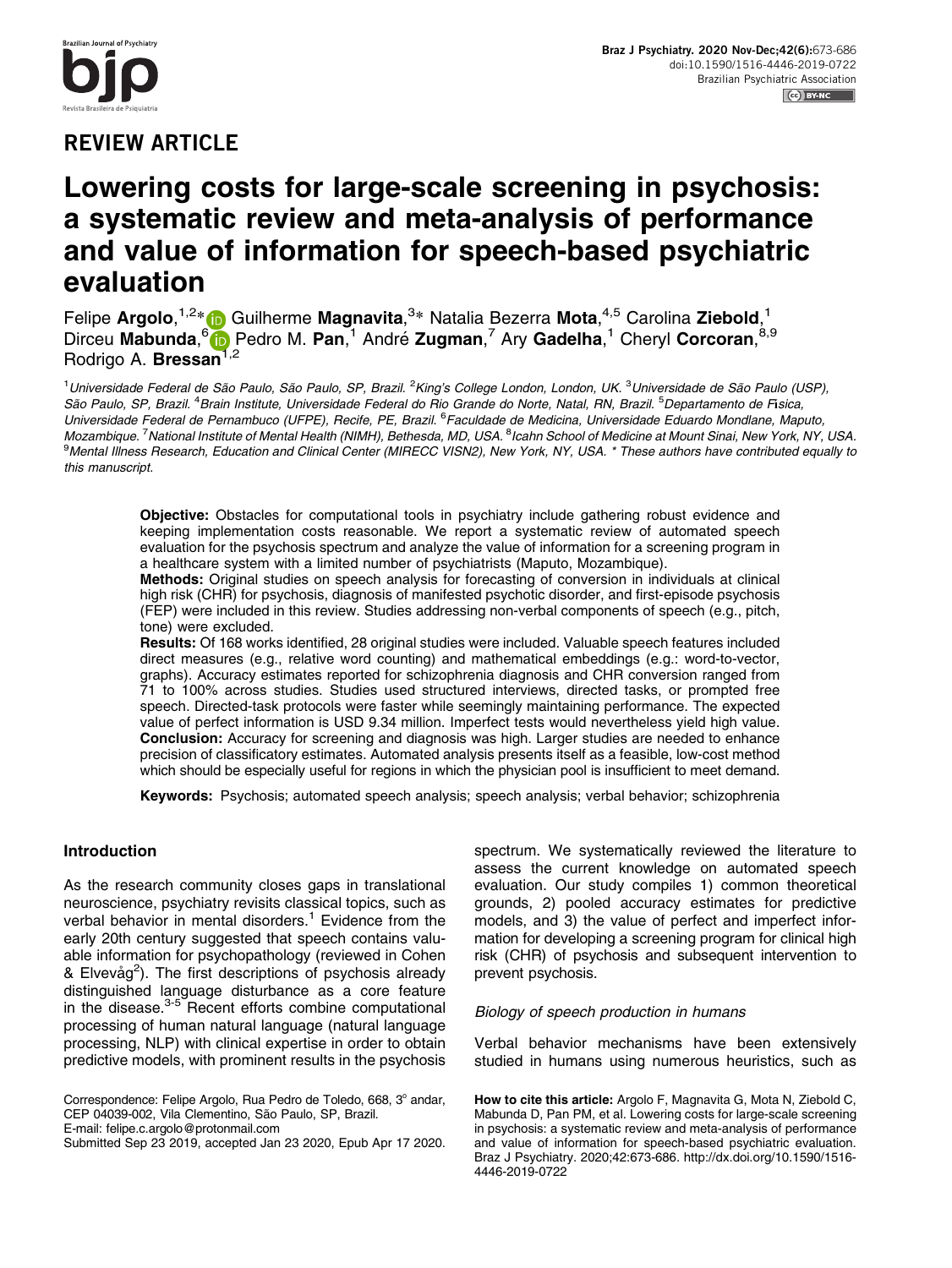formal complexity of language, $6,7$  errors in spontaneous production, $^8$  $^8$  clinical presentation of aphasia, $^9$  $^9$  and com-parative grammar.<sup>[10](#page-12-0)</sup>

The investigation of specific speech features to assess underlying brain structure is connected to the very earliest days of psychometrics, when pioneer Francis Galton designed the word association test, later modified by Jung.<sup>11</sup> Other instruments<sup>[12,13](#page-12-0)</sup> stimulated spontaneous speech production from context with total or partial freedom for the subject, such as the Thematic Apperception Test (TAT).

Symbolic structure, phonological variations, and semantic connections were considered to communicate subtle characteristics intrinsic to one's brain phenotype. A preponderance of evidence supports – and most theories agree with – the existence of hierarchical, sequentially distinct stages in language production, from conception of words to articulation of speech.<sup>14</sup> These differences are topologically related to an evolutionary hierarchy of cortical development,<sup>15</sup> with cortical expansion in temporoparietal and frontal hub regions.<sup>16</sup>

# Verbal impairments in psychosis

Early psychopathologists carefully described communication impairments in psychosis which were generally regarded to reflect deep disturbances of thought.<sup>[17](#page-12-0)</sup> These features included word salad, speech disorganization, clanging, derailment, tangentiality, and assonance.  $3,18$ Although observations were consistent, limitations (e.g., real-time measurement and subjective scoring) precluded practical applications of speech assessment.<sup>1</sup>

Abnormal neuroimaging findings in multiple cortical and subcortical regions are observed in schizophrenia.<sup>[20](#page-12-0)-[24](#page-12-0)</sup> Within the speech domain, semantic processing seems to be altered in associative areas, namely the dorsolateral prefrontal cortex (DLPC) and inferior parietal cortex (IPC).<sup>[25](#page-12-0)</sup>

Recent approaches have employed automated analysis of speech, in which mathematical models provide insight about observed behavioral patterns, with implications for risk assessment,<sup>26</sup> diagnostic support, and prognostic monitoring.<sup>[27](#page-12-0)</sup> This avenue of investigation has led to a steady accrual of evidence that supports the potential of automated speech analysis to transform prediction and diagnosis of psychosis, although an overarching framework is still lacking.

# Value of information for speech screening in distributed health systems

Randomized clinical trials (RCTs) allow estimation of the causal effect of interventions – or ''decisions'' – in nearly counterfactual scenarios with minimal assumptions. However, RCTs are not available for all interventions, in all outcomes, for all timeframes, in every population. In such cases, decision science models allow us to expand the conclusions of empirical studies given a set of mathematical assumptions. As such, we may integrate data from different sources in the medical literature to simulate a population under two – or more – counterfactual scenarios, or decisions, as if they were parallel arms in an RCT. We can incorporate population heterogeneity, adapt findings from studies in one population to another by changing the distribution of effect modifiers, and incorporate cost and life expectancy information to extend the horizon of analysis of the original RCT. All this surplus information comes with the price that the answer is only correct if the mathematical assumptions embedded in the model are correct.

As there is no empirical RCT to evaluate the impact of a population-based screening program for identification of psychosis risk, preventive intervention, and the effect thereof on reducing incidence of schizophrenia (improving quality of life or life expectancy), we chose to simulate the Mozambique population under the counterfactual scenarios of ''screening and treating'' vs. ''no screening.'' We model the expected benefit of a distributed screening program as the increase in quality-adjusted life years (QALYs) in a scenario with few mental health specialists. Effectiveness and related costs are simulated for the city of Maputo, Mozambique, which serves a country of nearly 30 million people, yet has only 30 primary health care facilities, four general hospitals, 13 psychiatrists, and one psychiatric hospital.

The value of information of such a screening tool for a potential funding agency is estimated as the expected impact given the metrics of sensitivity and specificity achieved by the instrument. The expected value of perfect information (EVPI) represents an upper bound for investment in a new test. We conducted our analysis to calculate both the EVPI (e.g., for a perfect test) and the value of information at lower sensitivity and specificity (e.g., an imperfect test), to calculate the upper limits of costs for developing software to detect individuals with psychosis risk at that accuracy level.

# Methods

# Systematic review

We proceeded according to the Cochrane protocol and the Preferred Reporting Items for Systematic Reviews and Meta-Analyses (PRISMA) statement guidelines for reporting. We report: 1) main common theoretical grounds; 2) accuracy findings for risk assessment in CHR and diagnosis in schizophrenia; and 3) the value of information for implementing decentralized screening.

# Eligibility criteria

We included all original studies assessing psychosis and psychosis risk through automated analysis of speech. The reference lists of articles found through database searches were hand-searched to identify additional relevant publications. Studies were included regardless of population characteristics, types of outcomes, or design. We limited the scope of this review to verbal behavior, excluding studies of nonverbal aspects of expression, such as intonation and pitch (e.g., prosody and pauses). Although they carry information, audio wave analyses require different assumptions, methods, and techniques. We consider analysis of transcriptions to be more feasible in clinical settings and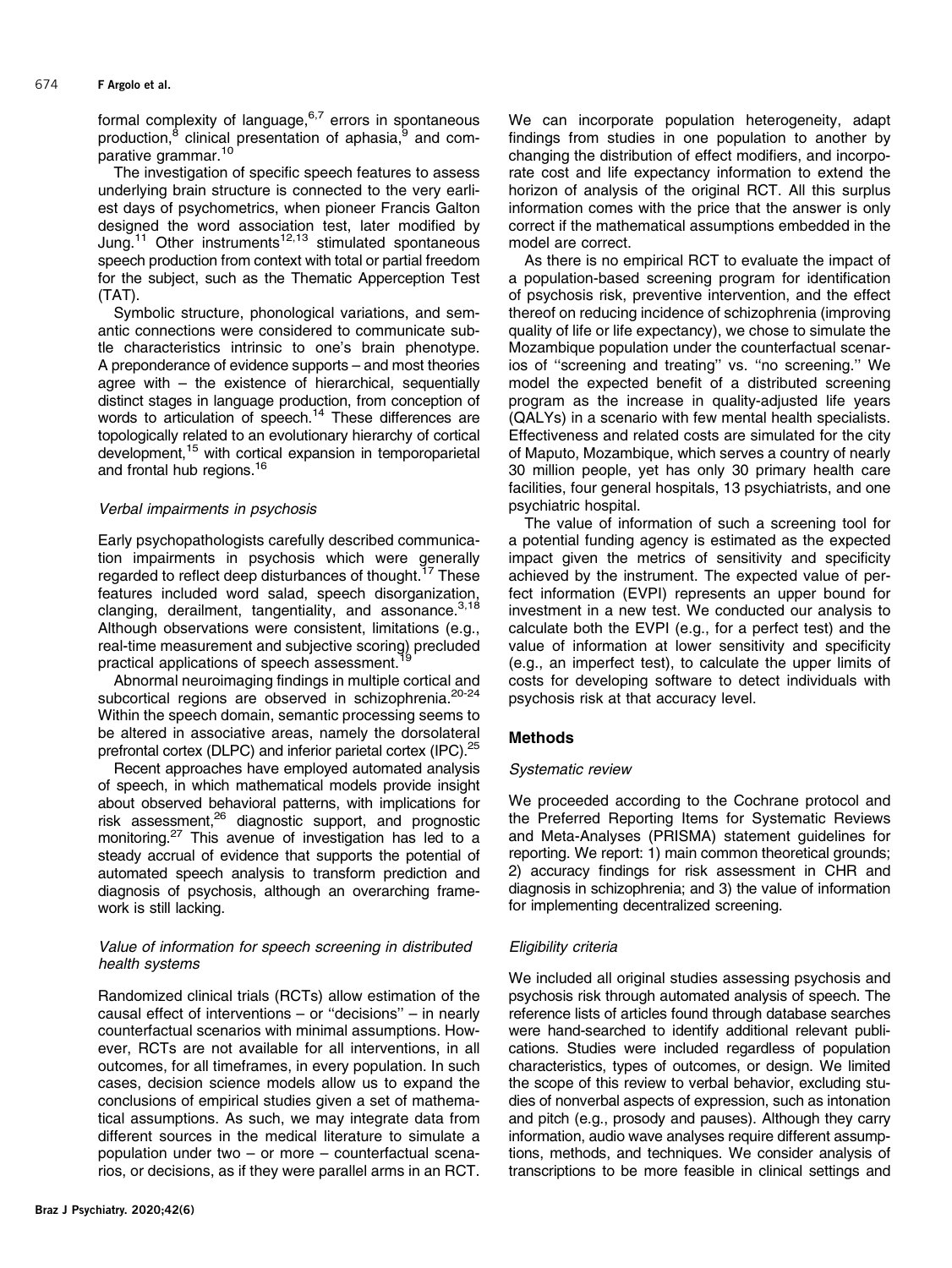less susceptible to noise from technological issues and the environment. They also rely on the quality of the recorded audio; hence, they are not robust to input noise. Studies published through August 2018 in English, Spanish, and Portuguese were included.

#### Literature sources and study selection

We used the PubMed search engine (granting access to the MEDLINE database and additional references from the National Library of Medicine), including all material published through August 2018.

#### Keywords

We designed a search query with a combination of semantically similar keywords to capture (a) ''automated analysis'' of (b) ''speech'' in (c) ''psychosis.'' Consonant with the objective of investigating conditions with underlying related phenotypes (e.g., endophenotypes), we directly searched for disorders with consistently reported coheritability, in addition to general terms.<sup>28-[30](#page-12-0)</sup>

Search query:

- (a) (''automated'' OR ''computerized'' OR ''computational'') AND (''analysis'' OR ''assessment'' OR ''evaluation'') AND
- (b) (''speech'' OR ''semantics'' OR ''language'' OR ''prosody'' OR ''pauses'' OR ''acoustics'' OR ''paralinguistic'' OR ''fundamental frequency'' OR ''nonverbal expression'') AND
- (c) (''mental disorder'' OR ''psychiatric'' OR ''psychotic'' OR ''schizophrenia'')

#### Data extraction

For each manuscript, we assessed the following key data: 1) study design; 2) demographics; 3) sample characteristics, including psychopathological measures and/or diagnostic criteria; 4) protocol for elicitation of verbal response; 5) speech metrics used; 6) validity analysis/ classification techniques; 7) main findings and classification accuracy (if available); and 8) software toolkit (when available) and reference language corpus used for analyses.

#### Accuracy estimates

We used pooled discriminatory estimates obtained from the review to assess accuracy performance. Errors and confidence intervals (CIs) for classification were obtained, assuming an underlying binomial distribution.

#### Value of information model methods

# Model overview

We analyzed the value of perfect and imperfect information for implementing a screening program based on automated speech analysis to assess psychosis and psychosis risk in Maputo, the capital of Mozambique,

a country with less than 15 psychiatrists $31$  for a population of 28,571,310 (source: [http://www.ine.gov.mz/\)](http://www.ine.gov.mz/). We developed a Markov cohort to assess the value of information of a software for screening once for CHR of psychosis over a lifetime horizon of cost per QALY. The model includes two different strategies: screening once + preventive treatment vs. no screening. For the no-screening strategy, four health states are possible: regular risk, CHR, schizophrenia, and death. For the screen-and-treat strategy, six health states are possible: untreated regular risk, treated regular risk, untreated high risk, treated high risk, schizophrenia, and death (absorbing state). Possible state transitions are shown in [Figure 1.](#page-3-0)

Model outcomes were life expectancy, expected QALY, and expected costs of the intervention, but not of the software. Transition probabilities between health states were modeled on the basis of multiple sources from the literature; probabilities and costs which could not be drawn from published literature or official documents were estimated by our board of experts. Details are provided in Table S1, available as online-only supplementary material. Our model calculated the probability of being in each health state at any given time by multiplying the previous state with the corresponding transition matrix. Costing was considered from the screening and treatment program funding-agency perspective. We present a more detailed description of how we modeled clinical progression of disease in the supplementary material.

#### Intervention

The intervention we designed consisted of a single screening assessment lasting 10-15 minutes followed by 6 months of treatment with cognitive therapy, following the work of Morrison et al. $32$  For the imperfect information analysis, the screening tool had a sensitivity of 70% and specificity of 70%. As reported by Bearden et al., $33$  anual methods already possessed the ability to detect transition to schizophrenia within CHR patients in 2011. Therefore, detecting prodromal states and attenuated symptoms with 70% accuracy is not only feasible, but likely an underestimation of current models. For the perfect information scenario, sensitivity and specificity for the CHR state are set at 100% at the time of screening. Treatment is assumed to be maintained for 6 months for all positively screened patients, except for those who dropped out, developed threshold psychosis (e.g., schizophrenia), or died in the first year. After treatment termination, costs related to treatment and follow-up were set at 0, and – as mentioned above – treatment benefit was only maintained until the end of the second year. In our base case, we assumed a 10% risk of loss to follow-up, with a constant rate of schizophrenia incidence during the 6 months of intervention and dropouts immediately losing all later – but not previous – protective effects from treatment.

#### **Utilities**

Regular-risk patients were assumed to have perfect utility. CHR patients were assumed to have a utility of 0.95 due to the burden of prodromal symptoms, as defined by our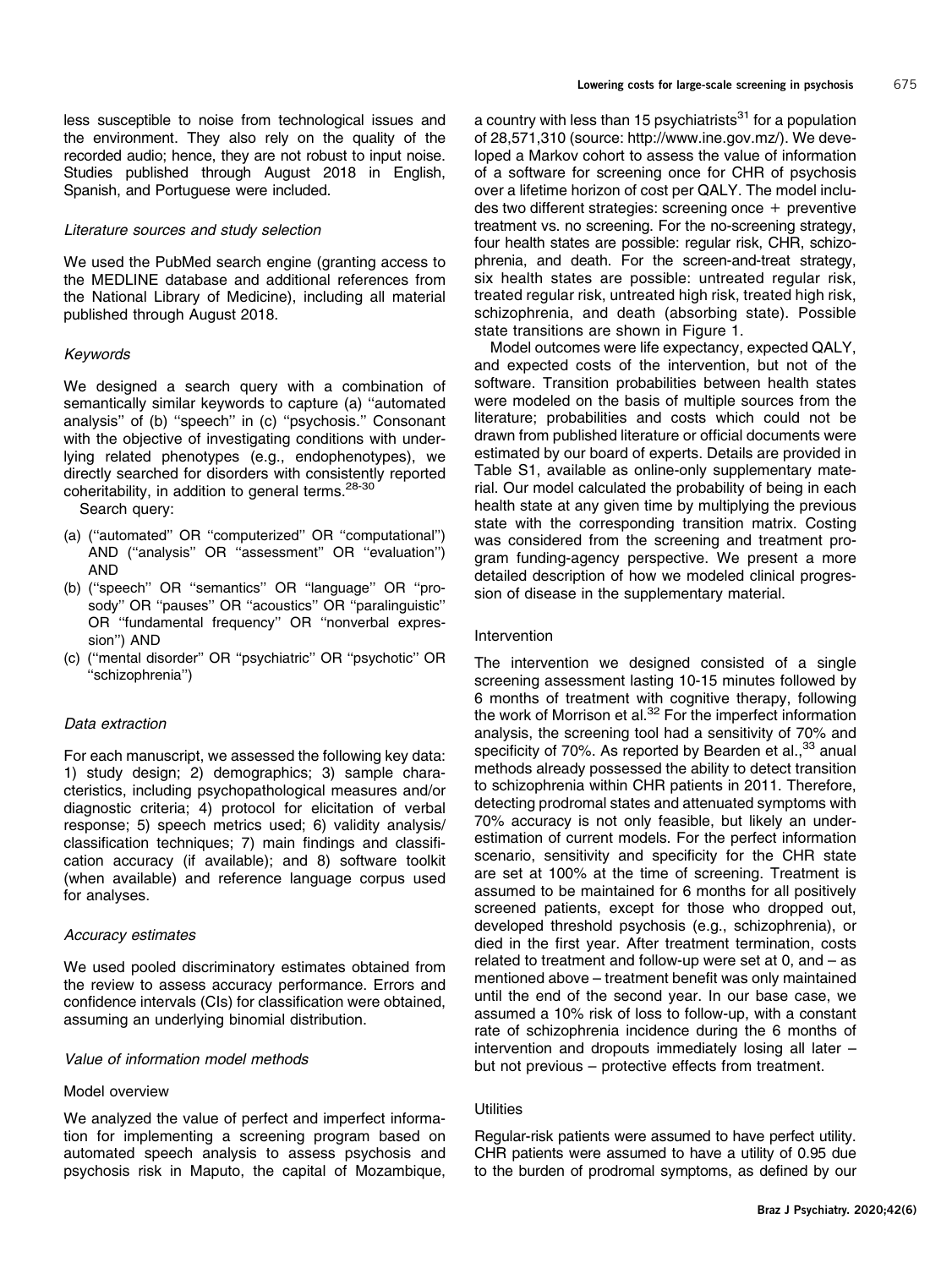<span id="page-3-0"></span>

Figure 1 Bubble diagram for the screen  $+$  treat strategy (top) and no-screening strategy (bottom)

board of experts based on utility values for schizophrenia patients. Treatment itself was associated with a 0.02 decrease in utility for all treated false-positive patients due to the burden of attending appointments. The schizophrenia state had a utility of 0.75; this refers to the perceived utility of moderate to severe schizophrenia among healthy people according to the work of Lenert et al.<sup>34</sup> One of the authors (DM), a psychiatrist at the Mozambique Ministry of Health, felt that this disease level best reflected the average experience of a patient with schizophrenia in Mozambique, even after treatment, due to diagnostic delay.

# **Setting**

The program is meant to be deployed at the 30 primary health care facilities, four general hospitals, and single psychiatric hospital of the capital, Maputo. Patients would be screened by a program-trained psychologist at one of these centers, and those who screened positive would then receive therapy at one of the primary facilities on an outpatient basis. As the capital has a population of 2,500,000, assuming the most conservative estimate from van Os et al. $35$  of 1.9% for 1-year prevalence of psychotic episodes, we would still have a pool of 47,500 patients in need of our screening program in 1 year, far above the maximum load our psychologists could take in. If we screened 9,000 patients a year (i.e., 0.7 screening sessions per center per day), our ability to treat both true positives and false positives would not be overextended. We would therefore be able to screen 45,000 patients during the 5-year period we used to calculate costs related to program deployment and fixed costs. We chose to calculate costs aiming to screen 30,000 patients, to yield a more conservative estimate.

#### **Costs**

We adopted the costing perspective of the program's funding agency: therefore, we included costs to train personnel, buy the screening hardware (smartphones), pay for internet access and power (to charge phones), and compensate psychologists for screening and providing therapy. Costs were calculated from a bottom-up approach – i.e., individual costs from the program workforce and infrastructure were added together. As the program would not fund regular schizophrenia treatment for Mozambique, patients who developed threshold psychosis (e.g., schizophrenia) would be accepted for treatment by the government health system and drop out of the program. Also, as all costs are intervention-related, the no-screening strategy had a total cost of 0. Fixed costs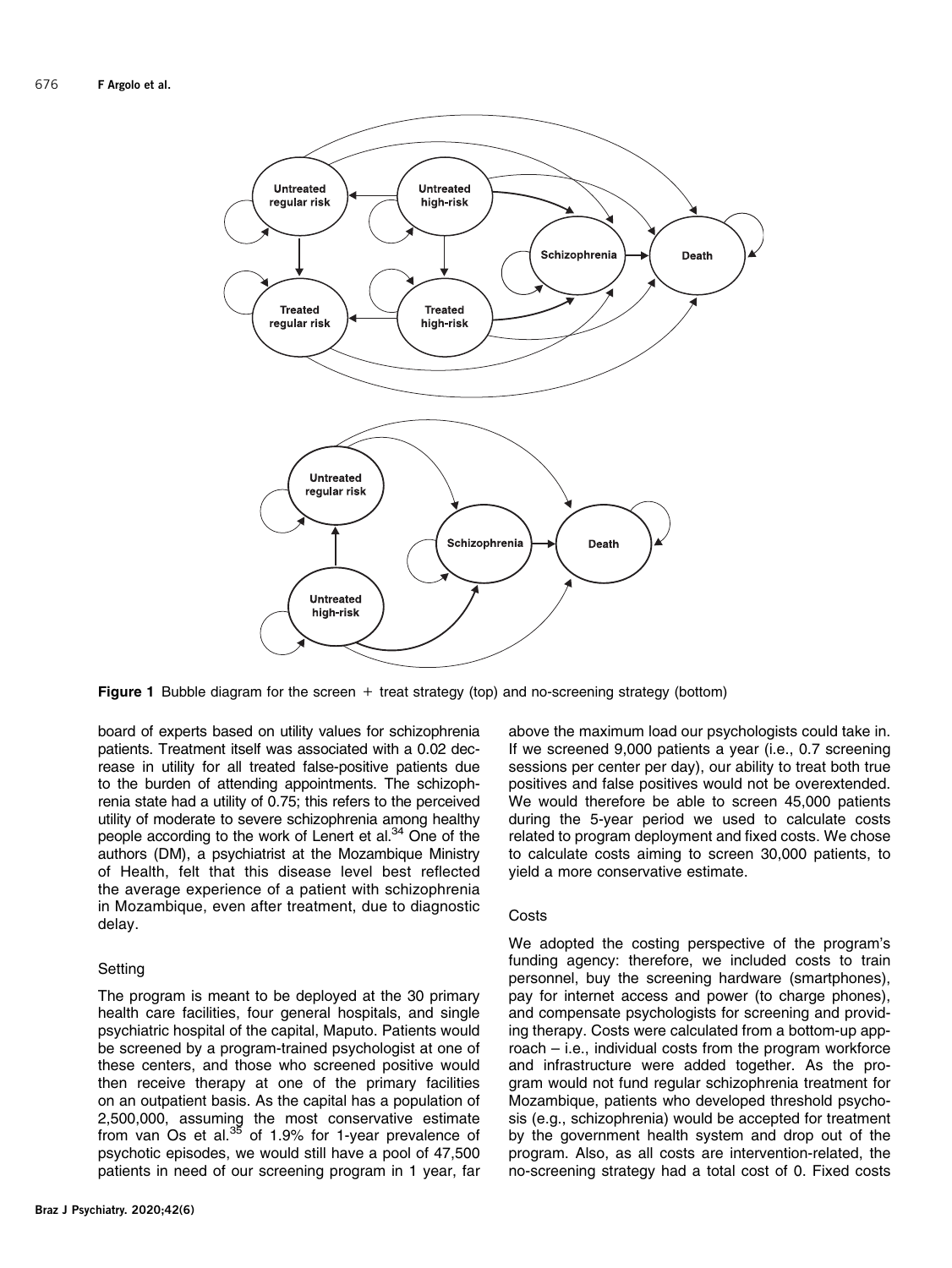related to program set-up were divided by the estimated number of patients we expected the program to cover. All data related to costs and the expected number of patients to be screened were provided by the Mozambique Ministry of Health. Fixed costs and installation costs were calculated for a 5-year period for a total of 30,000 people; as noted above, this yields a conservative estimate if compared to a longer horizon, since some of our costs – e.g., personnel training – would not accrue immediately after the 5-year window. All costs are given in 2018 dollars (Dirceu Mabunda, personal communication, 2018 Oct 08).

#### Value of information analysis

Willingness-to-pay (WTP) for a QALY was set at three times the current value of Mozambique's gross domestic product (GDP) per capita, or USD 1,247.154. This is a commonly used (albeit conservative) QALY estimate for developing countries. Similar thresholds for the U.S. would range between USD 50,000 to USD 150,000 per QALY. Differences in expected QALY between strategies were calculated and then multiplied by the WTP value. The program maintenance cost was subtracted from that, and the remaining value would be our value of information for that setting. We calculated both the EVPI and the value for an imperfect test with sensitivity and specificity of 70%.

#### Sensitivity and scenario analyses

We conducted a deterministic sensitivity analysis on the impact of the initial prevalence of the CHR state in the population, as there is little knowledge of this input in the literature and the prevalence in Mozambique may be different from the one reported in Conrad et al.<sup>[36](#page-12-0)</sup> We display our EVPI, incremental life year (LY), and incremental QALYs as functions of a range of possible prevalence values, set between 5 and 50%, based on the bounds of psychosis-like symptoms shown in the work of van Os et al.<sup>35</sup> and in the screening phase of Morrison et al.<sup>32</sup>

#### Validation and calibration

We validated our modeling of the intervention – a risk ratio of 0.263 for schizophrenia conversion according to the CHR conversion risk meta-analysis, followed by a sudden loss of effect compared to controls after the first year of intervention – by predicting the expected risk ratio for conversion to schizophrenia at 3 years and comparing it to the risk ratio reported by Morrison et al. for the 3-year follow-up of their original RCT cohort.<sup>[37,38](#page-12-0)</sup>

We also compare the performance of our model against some of the calibration benchmarks used as references to construct it. Our cumulative incidence of psychosis among the CHR state at 12, 24, and 48 months is compared to the work of Schmidt et al.,<sup>[39](#page-12-0)</sup> while our remission risk among CHR individuals at 6 months is compared to the work of Polari et al.<sup>[40](#page-12-0)</sup>

# Ethical aspects

For automated speech analysis to be helpful in the detection and screening of mental illness, technological barriers are not the only issue. Predictions are based on indirect information about cognitive functioning, as highrisk phenotypes are inferred from language patterns.

Even if high concordance between such algorithms and personalized (face-to-face) diagnostics is achieved, one must keep in mind that psychiatric diagnostics are structured around crucial criteria. We emphasize the need for later in-person confirmation of initial findings. This is incorporated in the screening system outlined, where NLP is used a screening tool. Individuals showing seemingly altered patterns are referred to centers for further evaluation.

# **Results**

One hundred and sixty-eight papers were initially screened, of which 28 were included in the final review, with 24 including psychosis patients and four including CHR individuals. Of the 24 studies including psychotic individuals, three also included first-episode psychosis (FEP) groups. The list of studies included in this systematic review is shown in [Table 1.](#page-5-0)

#### Included studies: design, sample size, protocol time

Studies were fairly heterogeneous. Protocol time ranged from 1-minute structured tasks $^{60}$  to 60 minutes of open interviews,  $54$  while sample sizes ranged from  $34^{27}$  $34^{27}$  $34^{27}$  to 665 subjects.<sup>60</sup> Nevertheless, 75% of the studies (n=21) included between 40 and 110 patients. One study used a small collection of five speech samples: four schizo-phrenia patients and one control.<sup>[61](#page-13-0)</sup>

There were no large studies providing estimate accuracies for computerized classification. Generally, open interviews were conducted in scenarios close to clinical settings,<sup>45</sup> while task-based assessment took place in artificial environments.<sup>41</sup>

#### Protocols

Texts were obtained from recordings of either 1) tasks, such as describing a picture for 1 minute, $41$  2) prompted free speech, $50$  3) structured interviews and scales, such as the Indiana Psychiatric Illness Interview (IPII),<sup>[43](#page-12-0)</sup> and 4) open-ended clinical interviews.<sup>[27](#page-12-0)</sup>

As seen in [Table 2](#page-9-0), protocols based on tasks and prompted free speech were generally faster, reporting the same pattern of findings as longer protocols did. Open protocols and unstructured interviews resulted in higher heterogeneity due to variability within interviewergenerated stimuli, as well as distinct individual responses.

#### Theoretical grounds

Different ways of measuring similar features yielded valuable information from prediction. Semantic coherence, phrase length, and the frequency of a specific class of words (determiners) were features used to achieve good classification performance for psychosis onset in patients at risk.[26,45](#page-12-0) The underlying constructs being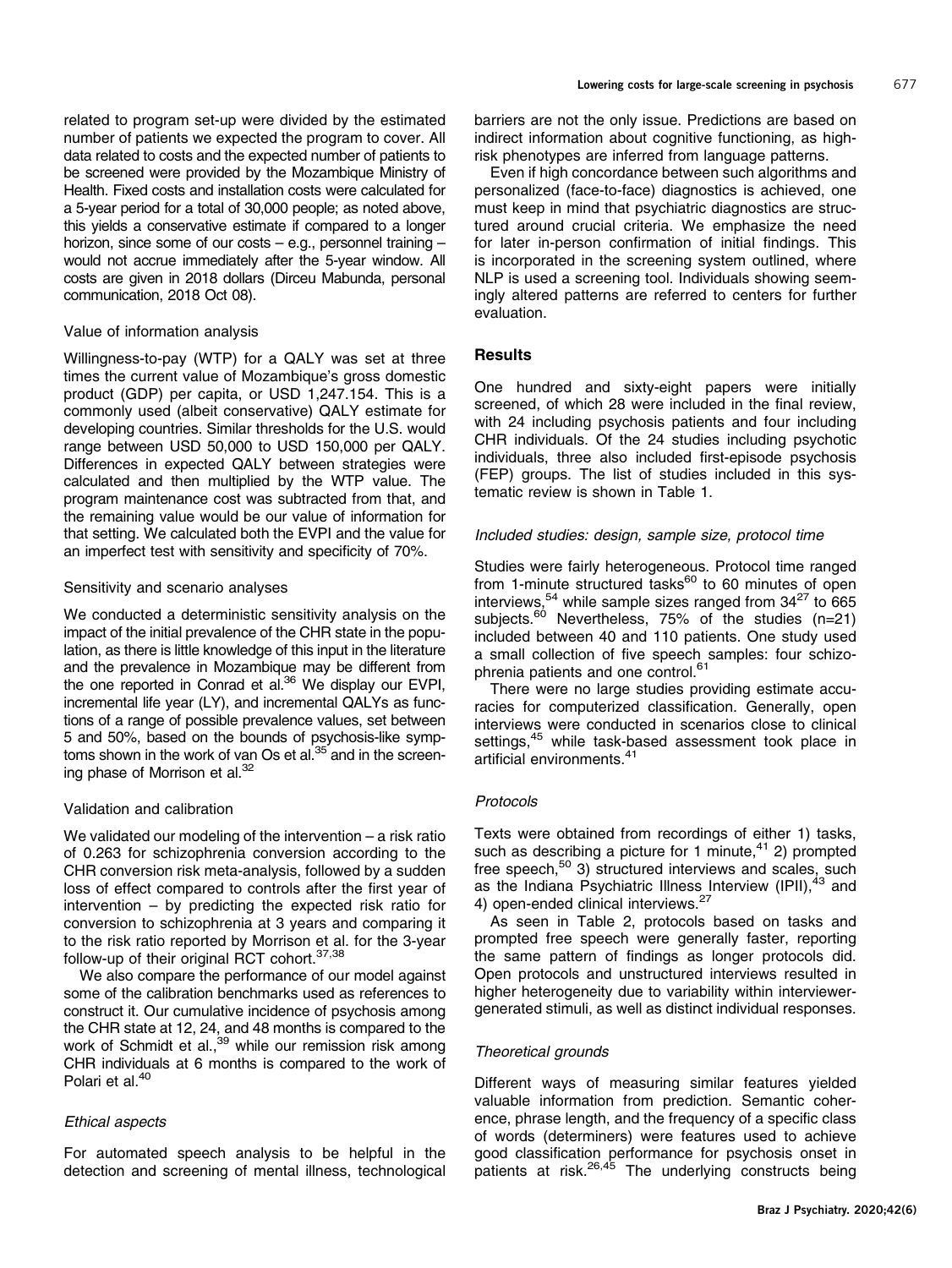<span id="page-5-0"></span>

| ٣<br>Table                 | Full summary of studies included for systemation                          |                 |                                                                      |                                                                                                                                                                                                                                                                     |                           | c review of automated speech analysis to assess psychosis                                                                                                                                                                                                                                                                                                                                                                                                                                                                                                                                                       |                                                                                                                                           |                                                                                                                                                                                                                                                                                                                                                                                                                                                                                                                                                   |
|----------------------------|---------------------------------------------------------------------------|-----------------|----------------------------------------------------------------------|---------------------------------------------------------------------------------------------------------------------------------------------------------------------------------------------------------------------------------------------------------------------|---------------------------|-----------------------------------------------------------------------------------------------------------------------------------------------------------------------------------------------------------------------------------------------------------------------------------------------------------------------------------------------------------------------------------------------------------------------------------------------------------------------------------------------------------------------------------------------------------------------------------------------------------------|-------------------------------------------------------------------------------------------------------------------------------------------|---------------------------------------------------------------------------------------------------------------------------------------------------------------------------------------------------------------------------------------------------------------------------------------------------------------------------------------------------------------------------------------------------------------------------------------------------------------------------------------------------------------------------------------------------|
| Reference                  | Journal                                                                   | (controls)<br>z | Central age                                                          | Sample description                                                                                                                                                                                                                                                  | Protocol<br>(min)<br>time | Protocol                                                                                                                                                                                                                                                                                                                                                                                                                                                                                                                                                                                                        | Metrics                                                                                                                                   | Main findings                                                                                                                                                                                                                                                                                                                                                                                                                                                                                                                                     |
| Palaniyappan <sup>41</sup> | pharmacology<br>& Biological<br>Neuropsycho-<br>Psychiatry<br>Progress in | 56 (0)          | 34.6 (SD<br>10.4); 32.9<br>(SD 8.9)                                  | Schizophrenia (34) and bipolar<br>disorder (22).                                                                                                                                                                                                                    | S                         | generated speech on the presentation<br>of the pictures for the TLI.<br>Three 1-minute instances of freely                                                                                                                                                                                                                                                                                                                                                                                                                                                                                                      | Connectedness (graph analysis)                                                                                                            | Moderate association between speech<br>connectedness and brain markers,<br>global functioning, and thought<br>disorder.                                                                                                                                                                                                                                                                                                                                                                                                                           |
| Pauselli <sup>42</sup>     | Research<br>Psychiatry                                                    | 105(47)         | 33.2 (SD 9.9)                                                        | 58 patients (two groups: derailment and<br>no derailment) with DSM-IV diagnosis<br>affective portenties of schi-episode non-<br>affective presents is schi-episode non-<br>disorder and psychotic disorder, not<br>otherwise specified).                            |                           | words belonging to a semantic<br>category (e.g., animals, vegetables) as<br>possible in a certain amount of time,<br>The subject is asked to say as many<br>usually 60 seconds.                                                                                                                                                                                                                                                                                                                                                                                                                                 | coherence 5, coherence 10<br>Mean similarity, coherence,                                                                                  | Significant differences among groups,<br>number of words, coherence 5,<br>coherence 10.                                                                                                                                                                                                                                                                                                                                                                                                                                                           |
| Minor <sup>43</sup>        | Psychological<br>Medicine                                                 | 81(0)           | 49.7 (SD<br>10.71                                                    | Medical Center. All participants had a<br>DSM-IV diagnosis of schizophrenia<br>(n=56) or schizoaffective disorder<br>(n=25) confirmed via the structured<br>81 outpatients from a Midwestern VA<br>clinical interview for DSM-IV-TR<br>Disorders - Patient Edition. | 30-60                     | assesses perceptions of one's life and<br>illness. The open-ended nature of the<br>IPII was a key reason for its selection<br>its format differs from many structural<br>typically 30-60 min in length, allowing<br>subjects control how long they speak<br>speech generated in response to the<br>with little input or affective prompting<br>IPII, a semi-structured interview that<br>from examiners. IPII interviews were<br>Automated analysis was conducted on<br>interviews and speech tasks in that<br>samples for analysis (total words:<br>mean 2,786, SD 2,117).<br>subjects to generate substantial | Deep cohesion, referential cohesion,<br>word concreteness, syntactic<br>simplicity, syllables per word,<br>type-token ratio               | Correlation with neurocognition, social<br>cognition, and metacognition.                                                                                                                                                                                                                                                                                                                                                                                                                                                                          |
| Gupta <sup>44</sup>        | Schizophrenia<br>Research                                                 | 84 (43)         | Ultra high-risk<br>19.33 (SD<br>1.44); control<br>18.76<br>(SD 2.63) | 84 individuals (ultra high-risk = 41,<br>control = 43).                                                                                                                                                                                                             | $\overline{c}$            | Participants were given up to 10 min to<br>σ<br>brief story about an image depicting<br>Participants were instructed to write a<br>woman washing dishes while two<br>children take cookies from a jar.<br>produce their narratives.                                                                                                                                                                                                                                                                                                                                                                             | Three measures of referential overlap in<br>themes (words vs. words; sentence,<br>words; sentence vs. sentence)                           | Group differences in referential<br>cohesion.                                                                                                                                                                                                                                                                                                                                                                                                                                                                                                     |
| Corcoran <sup>45</sup>     | World Psychiatry                                                          | 59 (40)         | Several                                                              | Ultra high-risk and FEP: two centers<br>located at NYC and UCLA.                                                                                                                                                                                                    | N/A; 60                   | new story; NYC: open-ended narrative<br>obtained by interviewers trained by an<br>expert in qualitative research methods.<br>σ<br>UCLA: Caplan's Story Game, in which<br>participants retell and then answer<br>true?"), and then construct and tell<br>questions about a story they hear<br>("what do you like about it?"; "is it<br>interviews of about one hour were                                                                                                                                                                                                                                         | Maximum semantic coherence, variance<br>semantic coherence, frequency of use<br>in semantic coherence, minimum<br>of possessive pronouns. | Psychosis in the UCLA cohort accuracy<br>with a true negative ratio of 0.82 (24)<br>$(p < 0.05$ upon label randomization)<br>an overall accuracy of 0.79. AUC of<br>0.72. Accuracy of 0.72 for FEP.<br>operating characteristic. NYC: true<br>negative ratio of 0.82 (24/29) and a<br>29) and a true positive ratio of 0.60<br>(3/5), that is, an overall accuracy of<br>0.79. AUC of 0.87 in the receiver<br>true positive ratio of 0.60 (3/5), i.e.,<br>83% using the logistic regression<br>classifier. CHR with respect to<br>psychosis onset |
| Hong <sup>46</sup>         | Psychiatry<br>Research                                                    | 39 (16)         | 33.21                                                                | renia and 16 controls.<br>23 schizophr                                                                                                                                                                                                                              | ≸                         | Narrative of five emotions.                                                                                                                                                                                                                                                                                                                                                                                                                                                                                                                                                                                     | Generic (e.g., average word length/word<br>repetition), word identity, dictionary<br>(LIWC), language models (LMs, PP)                    | Classification accuracy of 65% using<br>one story and 74% using all stories.                                                                                                                                                                                                                                                                                                                                                                                                                                                                      |
|                            |                                                                           |                 |                                                                      |                                                                                                                                                                                                                                                                     |                           |                                                                                                                                                                                                                                                                                                                                                                                                                                                                                                                                                                                                                 |                                                                                                                                           | Continued on next page                                                                                                                                                                                                                                                                                                                                                                                                                                                                                                                            |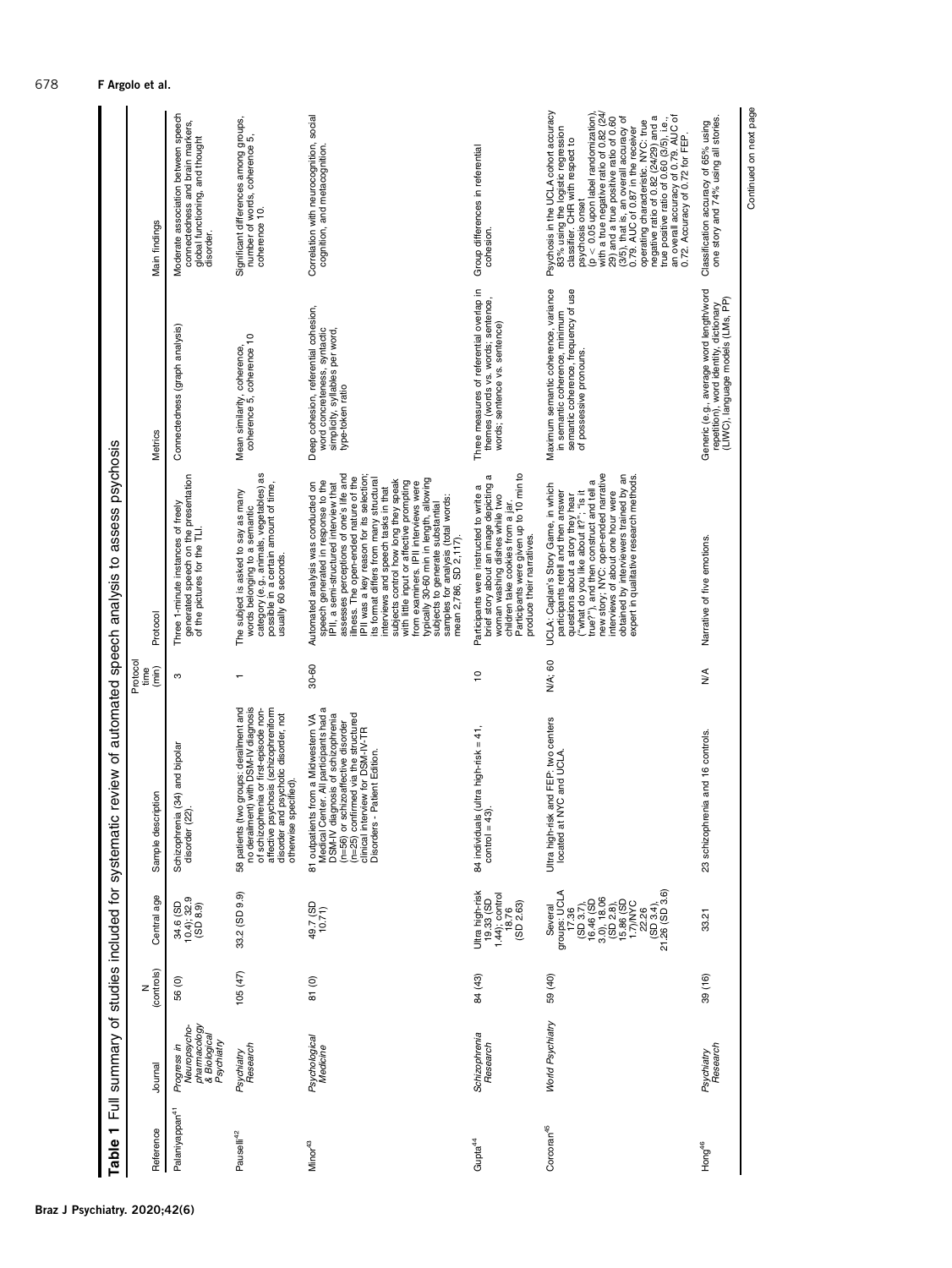| antinuc |  |
|---------|--|
| Ţ       |  |

| Reference                 | Journal                                        | (controls) | Central age                         | Sample description                                                                                                                                                                                                                                                                                  | Protocol<br>time<br>(min) | Protocol                                                                                                                                                                                                                                                                                                                                                                                                                                                                                                                                     | Metrics                                                                                                                                                                                                                                                                                                               | Main findings                                                                                                                                                                                                                                                                                                                             |
|---------------------------|------------------------------------------------|------------|-------------------------------------|-----------------------------------------------------------------------------------------------------------------------------------------------------------------------------------------------------------------------------------------------------------------------------------------------------|---------------------------|----------------------------------------------------------------------------------------------------------------------------------------------------------------------------------------------------------------------------------------------------------------------------------------------------------------------------------------------------------------------------------------------------------------------------------------------------------------------------------------------------------------------------------------------|-----------------------------------------------------------------------------------------------------------------------------------------------------------------------------------------------------------------------------------------------------------------------------------------------------------------------|-------------------------------------------------------------------------------------------------------------------------------------------------------------------------------------------------------------------------------------------------------------------------------------------------------------------------------------------|
| Buck & Penn <sup>47</sup> | Nervous and<br>Mental<br>Disease<br>Journal of | 90 (48)    | 25-60                               | DSM-IV criteria for either schizophrenia<br>or schizoaffective.                                                                                                                                                                                                                                     |                           | 핗                                                                                                                                                                                                                                                                                                                                                                                                                                                                                                                                            | Words per sentence; pronoun use.                                                                                                                                                                                                                                                                                      | The AUC in predicting group $\mathsf{m}$ embership was 0.823 (p $< 0.001$ )<br>for words per sentence and 0.790<br>identifying individuals with<br>schizophrenia and non-clinical<br>indicating acceptable to good<br>$(p < 0.001)$ for pronoun use<br>sensitivity and specificity in<br>controls using these lexical<br>characteristics. |
| Bonfils <sup>48</sup>     | Research<br>Psychiatry                         | 45 (N/A)   | 48.5                                | study if they were receiving mental<br>health services at either a VA Medical<br>Schizophrenia (17) and schizoaffective<br>(28) Participants were eligible for the<br>18 years of age, had a diagnosis of<br>Center or a local community mental<br>health center, were older than<br>schizophrenia. | 30-60                     | that asks participants to tell the story of<br>their lives in as much detail as<br>possible. Participants were<br>The IPII is a semi-structured interview<br>assistants. Interviews were typically<br>less than 1 hour (n=38, 84%).<br>interviewed by trained research                                                                                                                                                                                                                                                                       | LIWC (64 word categories); means and<br>authors ran a series of independent<br>schizoaffective disorder (62%), the<br>t tests to assess for any impact of<br>diagnosis.<br>SDs for overall word count, lexical<br>Considering the large proportion<br>categories, and hope variables.<br>of the sample diagnosed with | Speech features correlated with<br>"hope."                                                                                                                                                                                                                                                                                                |
| Moe <sup>49</sup>         | Schizophrenia<br>Research                      | 47 (15)    | 41.6                                | $+$ SADS<br>DSM-IV-TR                                                                                                                                                                                                                                                                               | ≸                         | Ē                                                                                                                                                                                                                                                                                                                                                                                                                                                                                                                                            | Idea density                                                                                                                                                                                                                                                                                                          |                                                                                                                                                                                                                                                                                                                                           |
| Fineberg <sup>50</sup>    | Psychological<br>Medicine                      | 46 (23)    | Ņ<br>35                             | subjects with psychosis from the<br>inpatient psychiatric hospital and<br>schizoaffective, and bipolar); 23<br>Psychosis (schizophrenia,<br>outpatient clinic.                                                                                                                                      | S                         | Prompt: We like to begin by hearing<br>about you. Would you tell us a little<br>Recorded and transcribed speech.<br>about yourself?                                                                                                                                                                                                                                                                                                                                                                                                          | Word category frequencies (LWIC)                                                                                                                                                                                                                                                                                      | Lexical markers previously identified as<br>depression and psychosis are<br>specific language changes in<br>probably markers of illness in<br>general.                                                                                                                                                                                    |
| Mota <sup>51</sup>        | Psychology<br>Front in                         | 73 (28)    | schizophrenia<br>(39 bipolar)<br>34 | 25 schizophrenia, 20 bipolar;<br>DSM-IV + PANSS and BPRS                                                                                                                                                                                                                                            | ≸                         | Reports from the most recent memorable<br>psychotic symptoms? Do your dreams<br>regular dreaming (translated from<br>Portuguese): Do your dreams usually<br>happen? How do you feel when you<br>dream, followed by questions about<br>happens? How frequently does this<br>resemble your daily life? Do your<br>dreaming: Can you be aware of<br>dreaming during sleep? Can you<br>dreams usually resemble your<br>control your dream when this<br>wake up from these dreams?<br>medication? Also about lucid<br>change following changes in | Graph analysis                                                                                                                                                                                                                                                                                                        | question specifically related to lack of<br>There was no clinical advantage for<br>Iucid dreamers among psychotic<br>patients, even for the diagnostic<br>judgment and insight.                                                                                                                                                           |
| Bedi <sup>26</sup>        | NPJ<br>Schizophrenia                           | 34 (29)    | 22                                  | At risk for psychosis.                                                                                                                                                                                                                                                                              | 8                         | changes they had experienced and the<br>been helpful or unhelpful for them, and<br>impact of these changes, what had<br>Participants were asked to describe<br>their expectations for the future.                                                                                                                                                                                                                                                                                                                                            | LSA; maximum phrase length, use of<br>determiners (e.g., which)                                                                                                                                                                                                                                                       | 100% accuracy to predict psychosis<br>after 2.5 years.                                                                                                                                                                                                                                                                                    |
| Elvevåg <sup>52</sup>     | Neurolinguistics<br>Journal of                 | 83 (30)    | $\frac{4}{2}$                       | Individuals were selected as part of two<br>large cohort studies, one a family<br>study of individuals from families with<br>a high density of schizophrenia and<br>another a longitudinal study of first<br>episode patients with schizophrenia<br>over time.                                      | $\frac{4}{2}$             | whatever came to mind, perhaps what<br>they did yesterday or what they would<br>Participants were asked to talk about<br>like to be doing.                                                                                                                                                                                                                                                                                                                                                                                                   | LSA, LDA                                                                                                                                                                                                                                                                                                              | 0.77 accuracy                                                                                                                                                                                                                                                                                                                             |

Continued on next page Continued on next page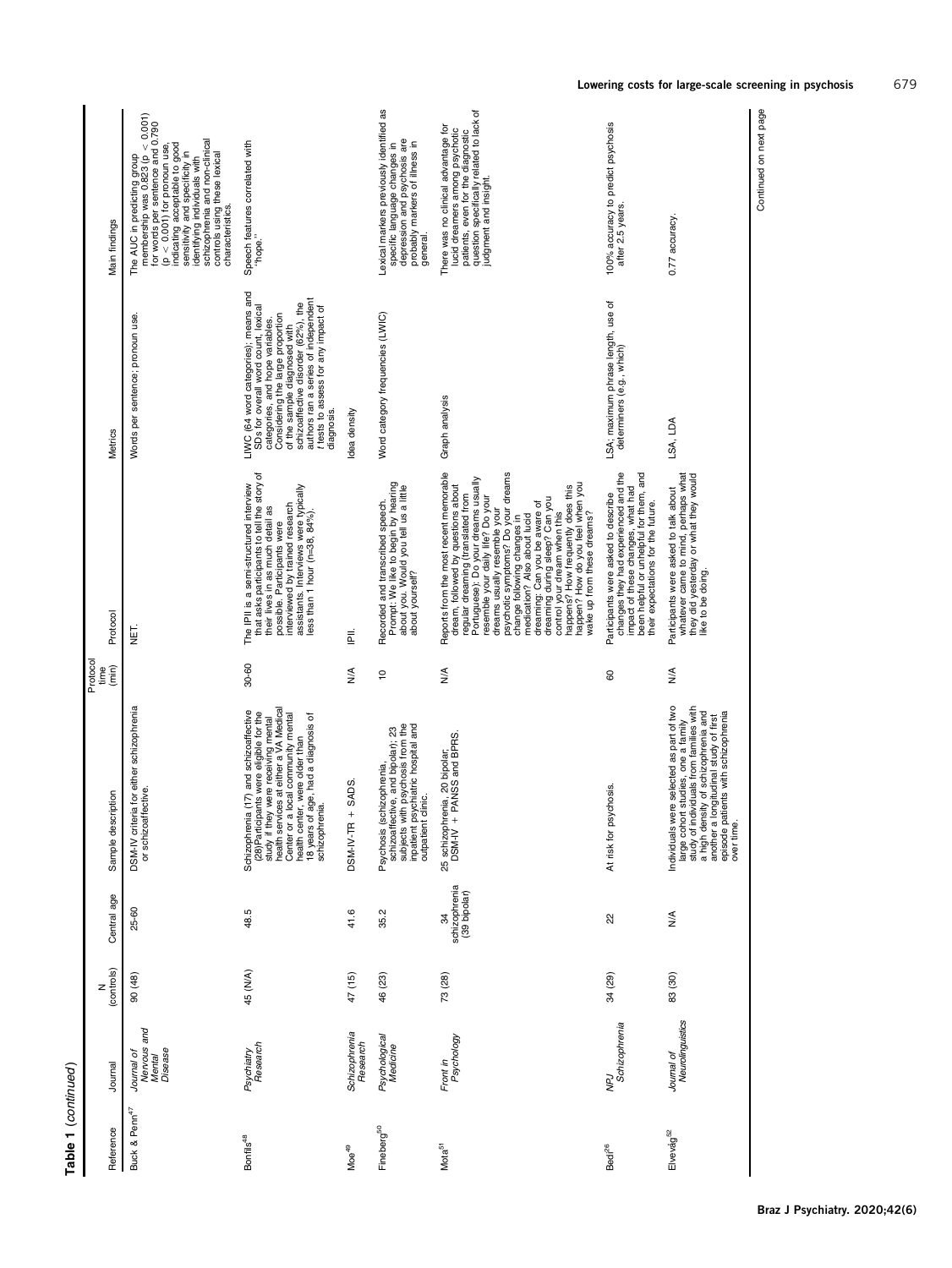| Table 1 (continued)             |                                      |            |                                  |                                                                                                            |                                             |                                                                                                                                                                                                                                                                                                                            |                                                                                                                                                                                                                                                                          |                                                                                                                                                                                                                                                                                                                                                                                                                                                                                                                                                                                |
|---------------------------------|--------------------------------------|------------|----------------------------------|------------------------------------------------------------------------------------------------------------|---------------------------------------------|----------------------------------------------------------------------------------------------------------------------------------------------------------------------------------------------------------------------------------------------------------------------------------------------------------------------------|--------------------------------------------------------------------------------------------------------------------------------------------------------------------------------------------------------------------------------------------------------------------------|--------------------------------------------------------------------------------------------------------------------------------------------------------------------------------------------------------------------------------------------------------------------------------------------------------------------------------------------------------------------------------------------------------------------------------------------------------------------------------------------------------------------------------------------------------------------------------|
| Reference                       | Journal                              | (controls) | Central age                      | Sample description                                                                                         | Protoco<br>$\widehat{\mathsf{min}}$<br>time | Protoco                                                                                                                                                                                                                                                                                                                    | Metrics                                                                                                                                                                                                                                                                  | Main findings                                                                                                                                                                                                                                                                                                                                                                                                                                                                                                                                                                  |
| Rosenstein <sup>53</sup>        | Cortex                               | 122 (76)   | $\frac{4}{5}$                    | Schizophrenia (n=28), unaffected<br>siblings (n=18), and unrelated<br>healthy control participants (n=76). | ≸                                           | ≸                                                                                                                                                                                                                                                                                                                          | Word recall, LSA, character n-gram                                                                                                                                                                                                                                       | accuracy of group membership<br>prediction slightly above the semantic<br><u>ي</u><br>Accuracy $\sim 70\%$ . LSA was the most<br>individually, the semantic feature<br>combining the features improves<br>feature alone as well as over the<br>human rating approach.<br>most predictive, while a model<br>accurate predictor. Taken                                                                                                                                                                                                                                           |
| $E$ vevå $g^{27}$               | Schizophrenia<br>Research            | 51 (25)    | æ                                | SM-IV criteria for schizophrenia or<br>schizoaffective disorder.                                           | 45                                          | regarding symptoms, current events,<br>as well as why some people believe in<br>God and what free-will is).<br>structured clinical interview with open-<br>Speech generated in a 45 minute semi-<br>ended questions (including questions                                                                                   | <b>LSA</b>                                                                                                                                                                                                                                                               | 82.4% accuracy (78.4% cross-valid)                                                                                                                                                                                                                                                                                                                                                                                                                                                                                                                                             |
| Tagamets <sup>20</sup>          | Cortex                               | 22(11)     | $\overline{a}$                   | 11 schizophrenia and 11 controls.                                                                          | ≸                                           | Free speech about religion.                                                                                                                                                                                                                                                                                                | CSA, fMRI, behavioral data                                                                                                                                                                                                                                               | regardless of task; these findings are<br>consistent with existing evidence for<br>a role of the superior temporal cortex<br>in thought disorder, and demonstrate<br>monitoring, but superior/middle<br>temporal cortex related to coherence<br>semantic content capture objective<br>measures of coherence in speech<br>coherence was mainly related to<br>that computational measures of<br>that can be usefully related to<br>depending on the modality of<br>underlying neurophysiological<br>In persons with schizophrenia,<br>auditory and visual regions.<br>processes. |
| Mota <sub>54</sub>              | PLoS One                             | 24 (8)     | $\stackrel{\triangleleft}{\geq}$ | DSM-IV - Schizophrenia and mania.                                                                          | 20-60                                       | experienced dream, which served as<br>proceeded without interference from<br>exclusively on their most recently<br>Subjects were requested to report<br>an anchor topic. Recordings<br>the interviewer.                                                                                                                    | component, parallel edges, loops with<br>one, two, and three nodes (L1, L2, L3),<br>waking nodes, waking edges, density,<br>degree, largest connected component,<br>Graphs: nodes, edges, average total<br>diameter, average shortest path<br>largest strongly connected | High AUROC values vs. controls.                                                                                                                                                                                                                                                                                                                                                                                                                                                                                                                                                |
| Thomas <sup>55</sup>            | British Journal of<br>Psychiatry     | 65 (16)    | $\frac{4}{2}$                    | First psychotic episode; schizophrenia<br>and mania.                                                       | ≸                                           | Interview with five sections.                                                                                                                                                                                                                                                                                              | % well-formed major sentences, mean<br>deviant sentences, % syntactically<br>deviant sentences, % errors of<br>maximum depth of embedding, %<br>commission                                                                                                               | schizophrenic speech is distinct from<br>that of other groups.<br>Results indicated that, even at the<br>earliest stages of illness,                                                                                                                                                                                                                                                                                                                                                                                                                                           |
| García-<br>Laredo <sup>56</sup> | Medicine<br>(Baltimore)              | 62 (15)    | 39.6                             | Paranoid schizophrenia; bipolar with<br>and without psychotic symptoms;<br>controls; DSM-IV.               |                                             | PVF-FAS: participants were requested to<br>number of words beginning with a<br>specific letter (F, A, and S). SVF:<br>participants were requested to produce<br>the maximum possible number of<br>words that belong to the animal (high<br>fluency) and tools (low fluency)<br>produce the maximum possible<br>categories. | Phonemic verbal fluency, semantic<br>verbal fluency                                                                                                                                                                                                                      | groups (schizophrenia and psychotic<br>Performance was lower in psychotic<br>bipolar).                                                                                                                                                                                                                                                                                                                                                                                                                                                                                         |
| Buck et al. <sup>57</sup>       | Clinical<br>Psychology<br>Journal of | 41 (0)     | 49.2                             | 23 schizophrenia and 18<br>schizoaffective disorder.                                                       | 30-60                                       | IPII, TEPS, PANSS, LIWC.                                                                                                                                                                                                                                                                                                   | Relative frequencies of various content<br>and word type categories                                                                                                                                                                                                      | linked with fewer past-related words<br>Results revealed that relatively higher<br>and lesser use of first-person plural<br>consummatory anhedonia were<br>levels of both anticipatory and<br>pronouns.                                                                                                                                                                                                                                                                                                                                                                        |

Continued on next page

Continued on next page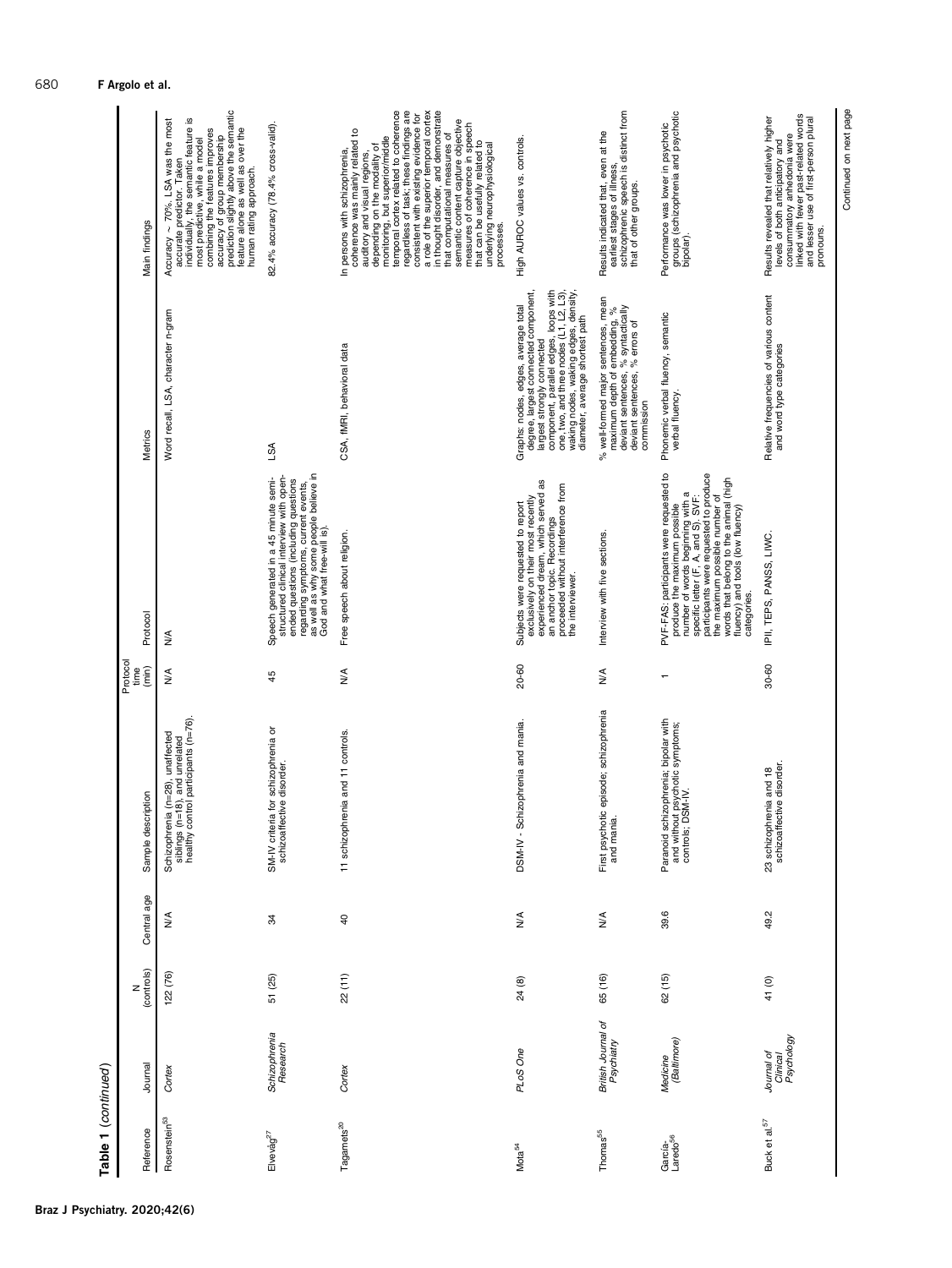| ٠<br>۹ |  |
|--------|--|
|        |  |
|        |  |
|        |  |
|        |  |

| Main findings             | metacognitive capacity, while social<br>person pronoun use, articles, and<br>cognition was related to second-<br>Lexical characteristics indicative of<br>prepositions, and pronoun use<br>significantly related to level of<br>cognitive complexity were<br>overall | Mostly negative findings; small impacts<br>(delta R <sup>2</sup> in logistic regression blocks<br>associated with semantic fluency and<br>CDRS; unusualness was significantly<br>deficits in community affairs on the<br>disconnectedness in speech, and<br>premorbid cognition, positive and<br>impaired functioning, even after<br>~0.03). Dependent: severity of<br>considering the contribution of<br>negative symptoms, and<br>demographic variables.<br>phonological fluency, | ZNF804A) associated with LSA<br>Some genes (DISC1; KIAA0319;<br>derived variables.                                                                                        | llogical thinking was uniquely predictive<br>content and referential cohesion were<br>significant predictors of social and<br>psychosis, whereas poverty of<br>role functioning, respectively.<br>of subsequent conversion to                                                                                                                                                                                                                                                                       | Mean tropic entropy was higher in<br>patients.        | subjects in both the "pre-scan" and<br>inferior to that of healthy control<br>The performance of patients with<br>schizophrenia was significantly<br>"intra-scan" sessions of the<br>computerized task. |
|---------------------------|----------------------------------------------------------------------------------------------------------------------------------------------------------------------------------------------------------------------------------------------------------------------|-------------------------------------------------------------------------------------------------------------------------------------------------------------------------------------------------------------------------------------------------------------------------------------------------------------------------------------------------------------------------------------------------------------------------------------------------------------------------------------|---------------------------------------------------------------------------------------------------------------------------------------------------------------------------|-----------------------------------------------------------------------------------------------------------------------------------------------------------------------------------------------------------------------------------------------------------------------------------------------------------------------------------------------------------------------------------------------------------------------------------------------------------------------------------------------------|-------------------------------------------------------|---------------------------------------------------------------------------------------------------------------------------------------------------------------------------------------------------------|
| Metrics                   | LIMC                                                                                                                                                                                                                                                                 | LSA (average vector length, cosine)                                                                                                                                                                                                                                                                                                                                                                                                                                                 | words, N words sequence coherence,<br>LSA: coherence, total number of valid<br>average cosine between all terms.<br>vector length, cosine to "animal,"                    | Ê                                                                                                                                                                                                                                                                                                                                                                                                                                                                                                   | Graphs; entropy                                       | Word repetition, semantic category word<br>generation                                                                                                                                                   |
| Protocol                  | IPII (30 ~ 60 minutes), MAS (informant-<br>rated: self-reflectivity, understanding<br>the mind of others, mastery, and<br>decentration), LIWC.                                                                                                                       | Semantic fluency task participants were<br>animals as possible in the span of<br>90 seconds.<br>required to find as many different                                                                                                                                                                                                                                                                                                                                                  | The authors used a category fluency task<br>where a participant generated words in<br>response to the cue animal for one<br>minute.                                       | A three part audiotape was played. In the<br>What did (or didn't) you like about that<br>story? Do you think this is a true story?<br>the participant is asked to select one of<br>is asked to retell it, as well as to answer<br>istens to a brief audiotaped story and<br>four topics and asked to construct their<br>Why (or why not)? In the middle part,<br>a set of open-ended questions about<br>the narrative. Examples of questions:<br>first and the last part, the subject<br>own story. | Exploratory analysis with focus on<br>measures        | AllAC – area the MIROC – area under the receiver onergating characteric Religion Religion Religion Callac CHR – Ninkode Nucleir FFD – first-anions in this magnetic resonation FTD – forma<br>≸         |
| Protocol<br>time<br>(min) | ≸                                                                                                                                                                                                                                                                    | 1.5                                                                                                                                                                                                                                                                                                                                                                                                                                                                                 |                                                                                                                                                                           | 20-25                                                                                                                                                                                                                                                                                                                                                                                                                                                                                               | ≸                                                     | ≸                                                                                                                                                                                                       |
| Sample description        | schizoaffective disorder<br>34 schizophrenia and 24                                                                                                                                                                                                                  | Geriatric schizophrenia patients.                                                                                                                                                                                                                                                                                                                                                                                                                                                   | disorder, depressed type, all siblings<br>Siblings study - DSM-IV criteria for<br>schizophrenia or schizoaffective<br>were free from schizophrenia<br>spectrum disorders. | CHR participants met criteria for of one<br>of three prodromal syndrome<br>recent-onset psychotic symptoms; or<br>3) a substantial drop in social/role<br>categories, as assessed by the SIPS<br>diagnosis or a first-degree relative<br>27: 1) attenuated (subthreshold)<br>psychotic symptoms; 2) transient,<br>schizotypal personality disorder<br>functioning in conjunction with<br>with a psychotic disorder.                                                                                 | 4 samples of schizophrenia patients<br>ē<br>and 1 com | renia patients and 24<br>24 schizoph<br>controls.                                                                                                                                                       |
| Central age               | 49.9                                                                                                                                                                                                                                                                 | 8                                                                                                                                                                                                                                                                                                                                                                                                                                                                                   | ≸                                                                                                                                                                         | $\overline{1}$                                                                                                                                                                                                                                                                                                                                                                                                                                                                                      | $\frac{4}{2}$                                         | $\frac{4}{2}$                                                                                                                                                                                           |
| (controls)<br>Z           | 58 (0)                                                                                                                                                                                                                                                               | 165(0)                                                                                                                                                                                                                                                                                                                                                                                                                                                                              | controls;<br>siblings)<br>(307)<br>164<br>665                                                                                                                             | 105(51)                                                                                                                                                                                                                                                                                                                                                                                                                                                                                             | 5(1)                                                  | 48 (24)                                                                                                                                                                                                 |
| Journal                   | Comprehensive<br>Psychiatry                                                                                                                                                                                                                                          | Cortex                                                                                                                                                                                                                                                                                                                                                                                                                                                                              | Cortex                                                                                                                                                                    | Academy of<br>Journal of the<br>Adolescent<br>Psychiatry<br>Child and<br>American                                                                                                                                                                                                                                                                                                                                                                                                                   | Schizophrenia<br>Research                             | Cortex                                                                                                                                                                                                  |
| Reference                 | Buck et al. <sup>58</sup>                                                                                                                                                                                                                                            | Holshausen <sup>59</sup>                                                                                                                                                                                                                                                                                                                                                                                                                                                            | Nicodemus <sup>60</sup>                                                                                                                                                   | Bearden <sup>33</sup>                                                                                                                                                                                                                                                                                                                                                                                                                                                                               | Cabana <sup>61</sup>                                  | Shakeel <sup>62</sup>                                                                                                                                                                                   |

AUC = area under the curve; AUROC = area under the receiver coverables charge. Brief Paychiating Scale; CHR = clinical high-risk; FEP = fret-episode psychosis; MRI = functional magnetic resonance imaging; FTD = formal<br>tho AUC = area under the curve; AUROC = area under the receiver operating chestricitios curve; BPRS = Brief Psychiatric Rating Scale; CHR = clinical high-risk; FEP = first-episode psychosis; fMRI = functional magnetic resonanc thought disorder, IPII = India Psychiatric Illness Interview; LDA = lineard discriminant analysis; LIWC = Linguistic Inquiry Word Count Software; LMS = learning management system; LSA = letent semantic analysis; MAS = Meta WA = not available; NET = Narrative of Emotions Task; NYC = New York; CNY; PANS = Positive Syndrome Scale; PP = Perplexity; PVF-FAS = Phonemic Verbal Fluency-FAS; SADS = seasonal affective disorder; SD =standard deviation; SIPS = Structured Interview for Prodromal Syndromes; TEPS = Temporal Enjoyment of Pleasures Scale; TLI = Thought and Language Index; UCLA = University of California, Los Angeles.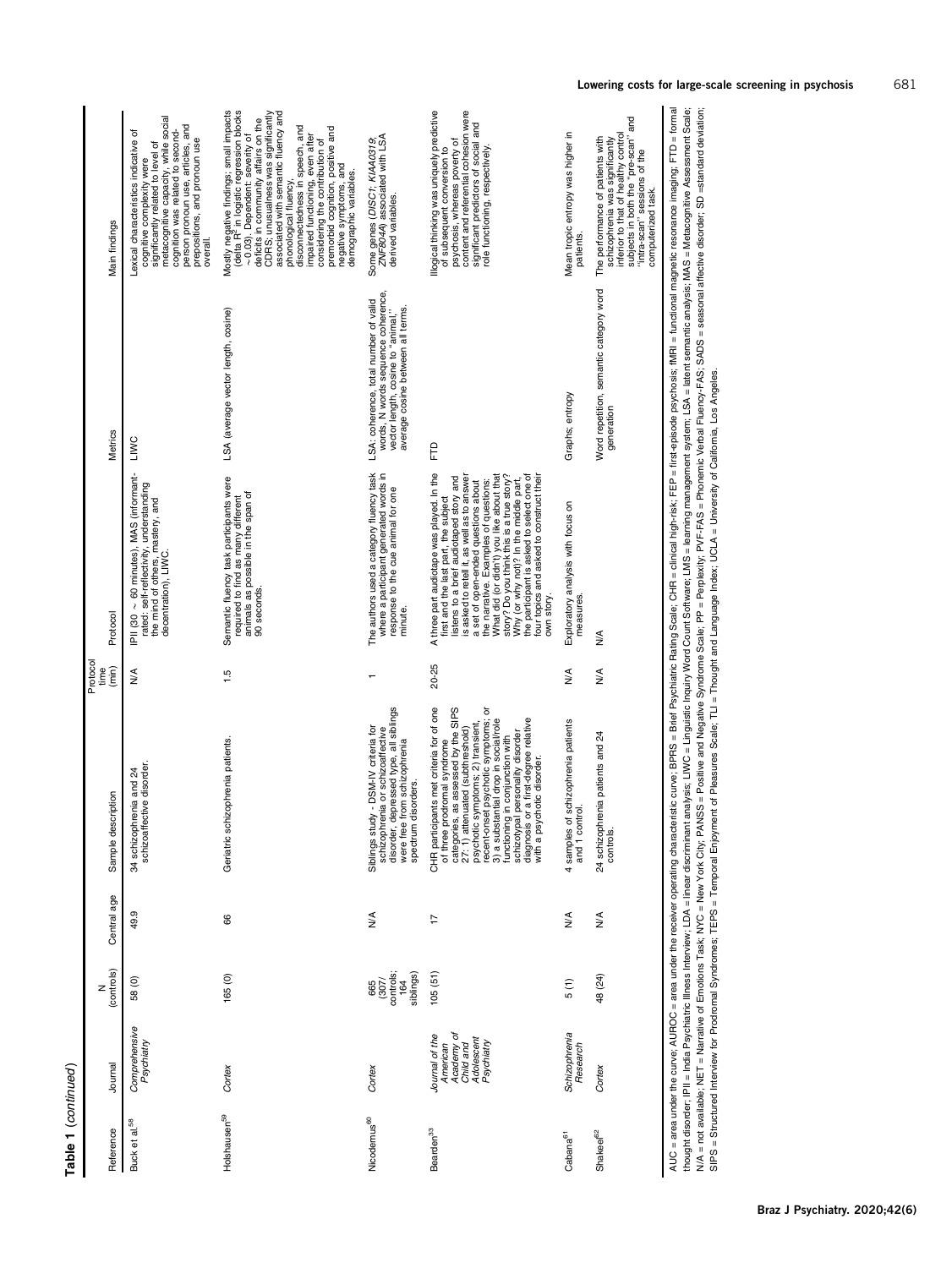<span id="page-9-0"></span>Table 2 Source data for accuracy estimates used in value of information model of automated speech analysis to assess psychosis

| Reference                                                                                             | Accuracy                      | True<br>negative | True<br>positive | Time to<br>event (years) | <b>AUC</b>                    | Cross-<br>sectional |
|-------------------------------------------------------------------------------------------------------|-------------------------------|------------------|------------------|--------------------------|-------------------------------|---------------------|
| Corcoran <sup>45</sup> - Sample A                                                                     | 0.83                          |                  |                  | 2                        | 0.87                          | No                  |
| Corcoran <sup>45</sup> - Sample B<br>(cross-validation)                                               | 0.79                          | 0.82(24/29)      | 0.60(3/5)        | 2.5                      | 0.72                          | No                  |
| Bedi <sup>26</sup> (different classifier for<br>sample in Corcoran <sup>45</sup> ; Bedi <sup>26</sup> |                               | (29/29)          | 1(5/5)           | 2.5                      |                               | No                  |
| reports cross-validation)<br>Buck & Penn <sup>47</sup>                                                |                               |                  |                  |                          | 0.823/0.790<br>(two features) | Yes                 |
| Hong <sup>46</sup>                                                                                    | 0.744                         |                  |                  |                          |                               | Yes                 |
|                                                                                                       | 0.708                         | 0.93(259/273)    | 0.55(44/80)      |                          |                               | Yes                 |
|                                                                                                       | 0.771                         | 0.60(18/30)      | 0.868(46/53)     |                          |                               | Yes                 |
| nong<br>Rosenstein <sup>53</sup><br>Elvevåg <sup>52</sup><br>Elvevåg <sup>27</sup>                    | 0.824 (cross-valid:<br>0.784) |                  |                  |                          |                               | Yes                 |
| Bearden <sup>33</sup> *                                                                               | 0.705                         | 0.710            | 0.690            | $\overline{2}$           |                               | No                  |

AUC  $=$  area under the curve.

\* Non-automated, manually obtained metrics.

assessed reflect classical clinical characteristics, such as disorganized speech and alogia.

#### Graph analysis

Graph-based embeddings normally rely on the shortest path between nodes and/or on weighted edges as distance measures. Secondary characteristics include values associated with network structure, such as centrality, modularity, and connectedness.<sup>54</sup>

Palaniyappan et al. $41$  reported that connectedness in speech-derived graphs correlated moderately with degree of centrality in the brain through resting-state functional magnetic resonance imaging (fMRI). Other potential biomarkers include candidate genes (DISC1, KIAA0319, ZNF804A) that are associated with speech features. $60$ 

#### Derailment and semantic coherence

Carl Schneider<sup>63</sup> described as derailment (*entgleisen*) the unexpected association of ideas among psychosis patients. Several authors have deployed similar strategies to assess this feature. Sentences are mapped to a set of ordered objects from which coherence can be measured.

Words are first lemmatized into their roots and/or tagged according to syntactical function.

(1) Purify  $\rightarrow$  Pure

Then, they are mapped to new structures according to a given morphism (f) from the set of words to real valued ndimensional vectors. Their similarity is evaluated adopting an arbitrary metric space and a distance measure. For the common cosine distance:

- (2) f : word  $\rightarrow u$
- (3)  $f: (Pure) = v = [0.11, 0.12, 0.43, 0.75, ...]$
- (4)  $f$  : (Love) = v' = [0.11,0.44,0.99,0.33, ...]
- (5) Dist. (*Pure*, Love) =  $cos(v, v')$

where  $u$ , v, and v' are vector mappings of words and  $d$  is a real value bounded by the cosine function in the interval [0, 1]. The distance is taken as a measure of semantic coherence. For each sample, semantic coherence was calculated from phrases relative to previous ones.<sup>[26](#page-12-0)</sup> These measures are used as input features for predictive models (e.g., logistic regression, support vector machines [SVMs]).

#### **Accuracy**

Six studies reported classification accuracy using automated speech processing.

# Classification of psychotic disorder

Elvevåg et al. $27$  achieved 82.4% accuracy in distinguishing language in schizophrenia from that of healthy individuals (78.4% using cross-validation). Speech samples were gathered from a language task (''tell me the story of Cinderella''), processed using latent semantic analysis (LSA) (TK Landauer), and classified using a linear discriminant classifier. A similar experiment by this grou[p52](#page-13-0) used transcripts from a variety of prompt questions. Features analyzed included surface features, statistical language features, and semantic features derived from LSA. Fisher discriminant analysis correctly classified 86.8% (46 out of 53) patients and 60% (18 out of 30) healthy individuals (healthy family members and unrelated healthy controls), giving an overall crossvalidated classification accuracy of 77.1%.

Buck & Penn<sup>47</sup> used transcripts from the Narrative of Emotions Task (NET) processed by the Linguistic Inquiry Word Count (LIWC) software, which calculates the relative frequency of 83 word categories in a given text. The area under the receiver operating characteristic (AUROC) curve was 0.823 for ''words per sentence'' and 0.790 for pronoun use.

Hong[46](#page-12-0) elicited autobiographical experiences to produce four classes of input: 1) generic features (e.g., words per sentence); 2) word identity features (e.g., frequency of specific words); 3) dictionary features (categories deriving from dictionaries); and 4) language model features (bigram probabilistic model). A SVM was used to evaluate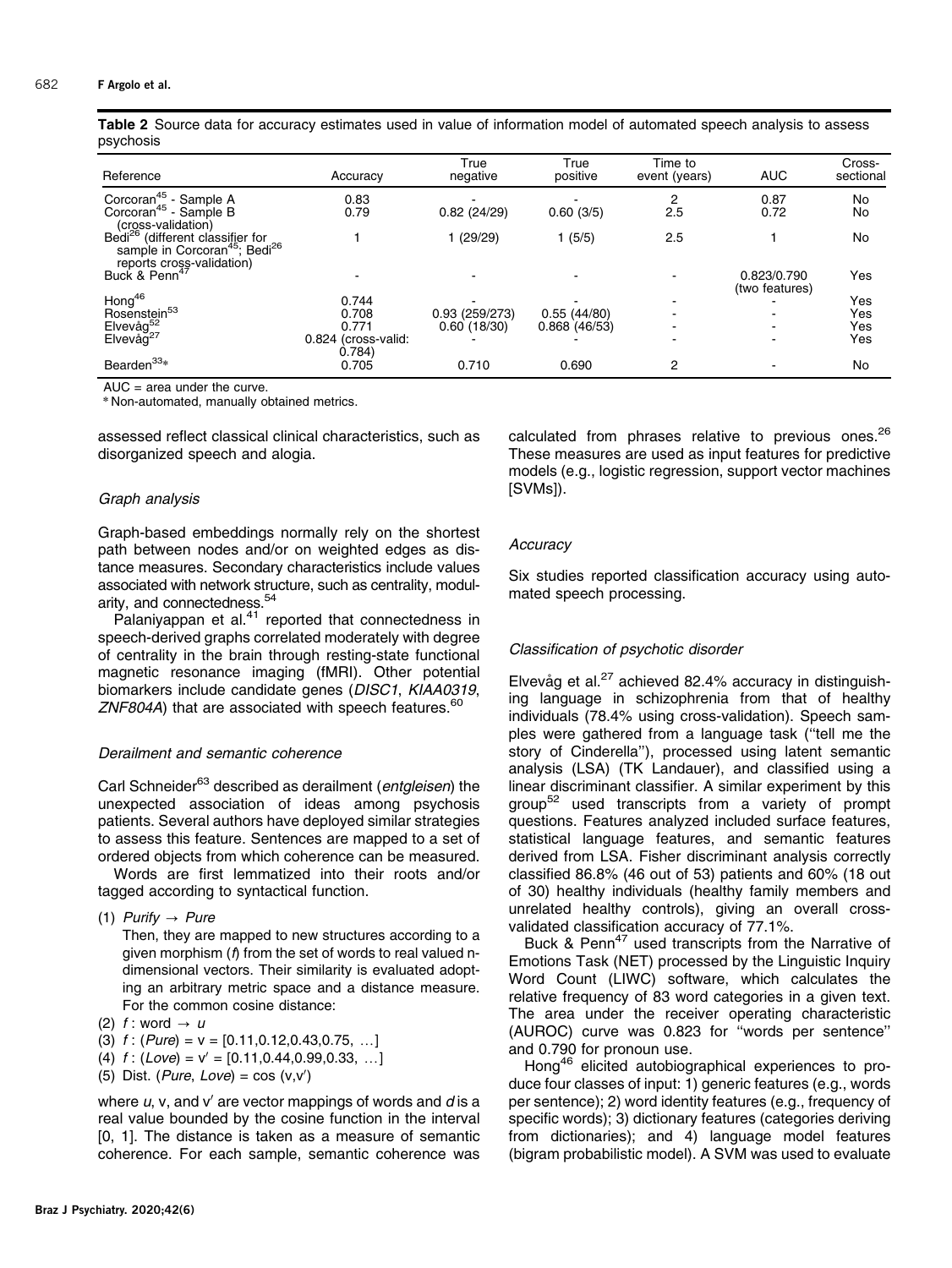# Table 3 Incremental QALYs and LYs

|                                             |                          | Imperfect screening | Perfect screening |
|---------------------------------------------|--------------------------|---------------------|-------------------|
|                                             | No screening             | Screen $+$ treat    | Screen $+$ treat  |
| LYs                                         | 42.26                    | 42.39               | 42.45             |
| QALYS                                       | 41.83                    | 42.00               | 42.09             |
| Discounted LYs                              | 22.50                    | 22.55               | 22.57             |
| Discounted OALYs                            | 22.24                    | 22.32               | 22.35             |
| Costs (USD)                                 | $\overline{\phantom{a}}$ | 25.11               | 11.29             |
| Discounted costs (USD)                      |                          | 24.89               | 11.21             |
| Incremental LYs                             |                          | 0.13                | 0.19              |
| Incremental QALYs                           |                          | 0.17                | 0.26              |
| Incremental discounted LYs                  |                          | 0.04                | 0.07              |
| Incremental discounted OALYs                |                          | 0.07                | 0.11              |
| Expected value of information (million USD) |                          | 5.78                | 9.34              |

LYs = life years; QALYs = quality-adjusted life years.

performance and select valuable features. The accuracy reported for the final model was 0.744.

Semi-structured interviews<sup>[53](#page-13-0)</sup> processed with LSA and analyzed with proportional-odds logistic regression yielded accuracy similar to that obtained with manual analysis (approximately 70%).[33](#page-12-0) There was no added information when both were combined.

### Prediction of conversion of clinical high risk (CHR) to psychosis

Initial investigations $33$  suggest that speech-based analysis provided good classification performance (70.5%) when predicting CHR conversion to psychosis within 2 years, even when carried out with manually obtained features (true negative: 71%; true positive: 69%).

More recent studies evaluating conversion of CHR state to psychosis within a 2.5-year range suggest high accuracy ratings, including error free results.<sup>[26](#page-12-0)</sup> Reproduction in a larger sample suggested more parsimonious estimates (83%; cross-validation: 79%). This work included a slightly shorter follow-up of 2 years, using LSA and partof-speech tagging as features. Values were processed with singular value decomposition and classified with a logistic regression model.<sup>[45](#page-12-0)</sup> This was also the only study available reporting classification accuracy for FEP, achieving a 72% mark.

Model metrics matched our inputs, and the assumption of no effect after 1 year matched the 3-year follow up estimate by Morrison et al. in 2007<sup>[37](#page-12-0)</sup> (Figure S1, available as online-only supplementary material).

Results for the base-case and perfect-screening analyses are presented in Table 3. The intervention increased both life expectancy (0.13 years) and QALY (0.17) in the imperfect screening analysis. Under perfect test characteristics, there is a modest improvement in efficacy, with a life expectancy increase of 0.19 years and of 0.26 in QALYs. However, costs are reduced by decreasing therapy personnel costs with false positives.

In Figure 2, increasing CHR prevalence values with imperfect information (sensitivity and specificity of 70%) also increased increments of both QALY and life years in a linear fashion between the likely prevalence range of 5 to 50%, with increments between 0.1 QALY and 0.6 QALY.



Figure 2 Increments in life years (LYs) and quality-adjusted life years (QALYs) as a function of clinical high-risk (CHR) prevalence (%)

# **Discussion**

The role of language in psychopathology has been studied for more than a century; however, recent technological and conceptual advances now allow for innovative approaches. Fast mathematical approaches and low-cost electronic devices provide feasible ways of recording, processing, and obtaining information from patients' ver-bal expression.<sup>[64,65](#page-13-0)</sup>

The current literature comprises studies with improved ecological validity, such as direct analyses of free speech during clinical assessment. Multiple independent groups from several nations are aiming at robust candidates for clinical practice.

We detected two broad experimental setting styles: some include recording situations close to normal conversations taking place in a healthcare service, while others study brief, well-defined tasks. Most studies seek to identify key features of psychosis, and have achieved good classificatory performance using features as input for machine learning models.

Cross-sectional studies achieved fairly good accuracy for diagnosis of schizophrenia (above 70% in all studies). Using data from longitudinal studies, researchers were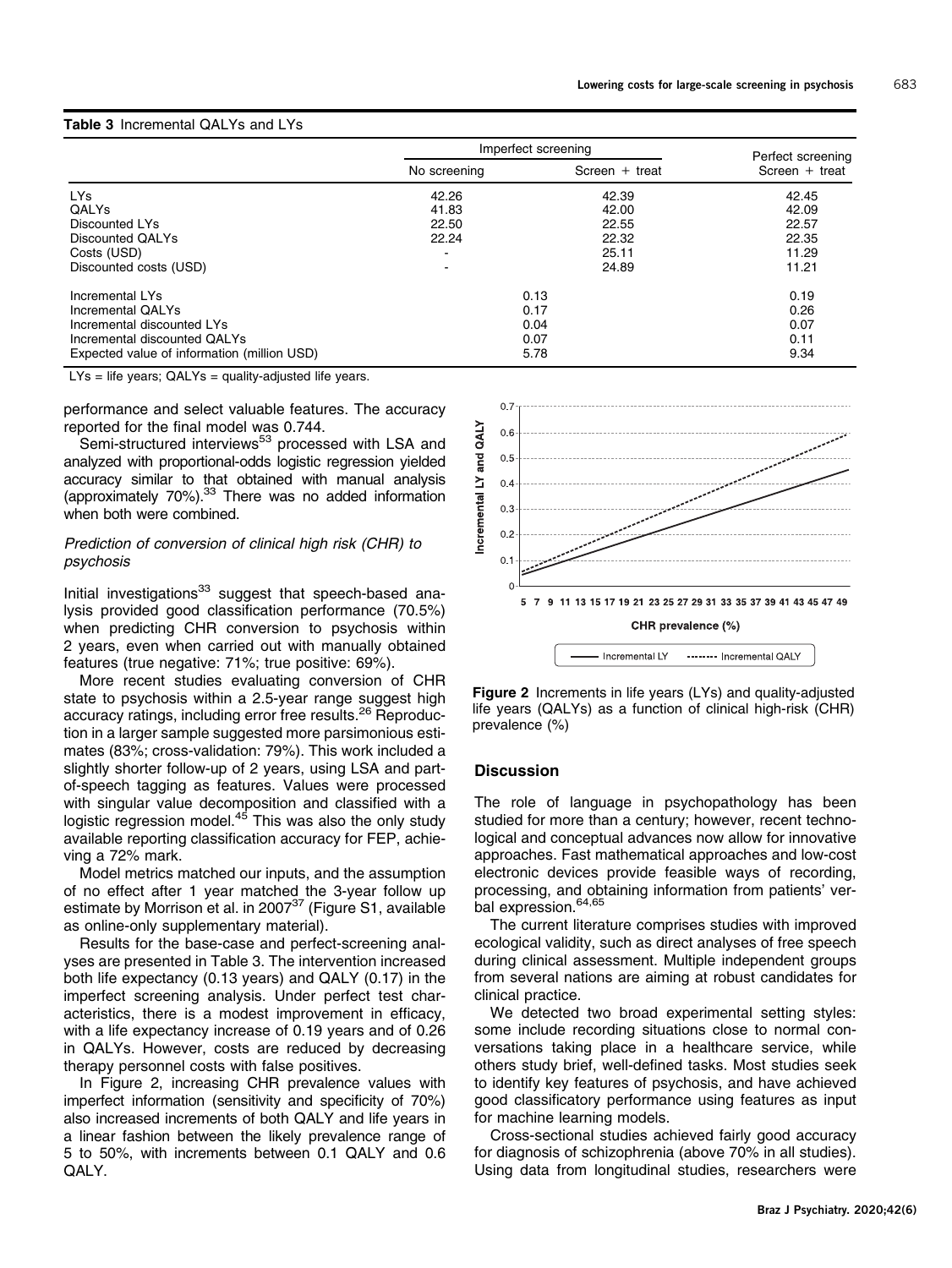<span id="page-11-0"></span>capable of predicting conversion to psychosis within 2.0- 2.5 years of assessment with high accuracy (70-100% across studies).

Only Mota  $e^{i\theta t}$  al.<sup>54</sup> included non-English recordings, with speech samples in Brazilian Portuguese. As no studies included large samples, the CIs for performance estimates remain wide. Future meta-analyses including studies with larger sample sizes may settle the diagnostic characteristics. Further studies addressing classification performance will refine and confirm the reliability of accuracy estimates and clinical effectiveness.

Models have shown improved performance when incorporating NLP variables.<sup>[26](#page-12-0)</sup> Most studies have used LSA, which relies on single value decomposition for embeddings. These models may yet improve even further, since other methods (e.g., skip-n-gram; long-short term memory neural networks) have achieved higher marks in tasks from other domains.<sup>6</sup>

Aside from small samples, study-level bias may arise from heterogeneity in settings. Results have been fairly consistent across studies; however, elicitation procedures and analysis strategies vary. We noticed that recent efforts center around predictive models using ecologically obtainable speech samples.

For our specific case of Mozambique (and likely for other countries with limited numbers of psychiatrists), developing software for CHR detection would be valuable for any likely prevalence range we could expect, even if the screening tool had relatively poor performance (sensitivity 70% and specificity 70%) and we assumed a punitive WTP of three times the GDP per capita. It is likely that current algorithms would perform better at detecting prodromal symptoms of psychosis, since current software already fares much better in detecting subsets of patients in the high-risk state who are more likely to convert to schizophrenia. Therefore, any effort to develop software to detect CHR in Mozambique would be expected to yield a large health benefit, probably overshadowing its cost by an ample margin.

One limitation of the value-of-information model is that follow-up of CHR patients who underwent therapy ended at 3 years after randomization. Nevertheless, this may not be problematic, as rates of conversion to psychosis steadily fall off in the years following initial ascertainment.<sup>[67](#page-13-0)</sup> Similarly, we included some of the costs to set up the screening program, but assumed it would continue for a limited time period of 5 years. Were it held for longer, the cost-benefit balance might be even more favorable towards screening, since fixed set-up costs would be shared by a wider population.

In sum, this systematic review reports the first metaanalysis of performance and value of information estimates for speech-based psychiatric evaluation using electronic devices.

A decentralized system coupled with support for focused treatment would be highly efficient. The estimates obtained suggest language analysis would be a valuable screening asset, even for imperfect screening metrics which would be easy to obtain, as compared to similar tools.

Mental disorders compromise higher-order functions of the brain. In psychosis, speech may be a valuable window for assessment, manifesting thought disorganization through several disturbances. The notions of early psychopathologists regarding semantic incoherence are now formalized with NLP to provide reliable signals.

Current tools available for language assessment, such as structured interviews, rely on operator characteristics and adequate training. Nevertheless, it is virtually impossible to remove bias from interviewer cues. Conversely, automated analysis of speech provides clinical indicators which can be interviewer-neutral.

Automated analysis of speech is coherently articulated with biological findings,<sup>[41](#page-12-0)</sup> neuroimaging,<sup>20</sup> measurable behavior,<sup>2</sup> abstractions,<sup>[27](#page-12-0)</sup> and clinical applications.<sup>[26](#page-12-0)</sup> Although behavioral and technical advances are supported by the clinical results gathered, the identification of putative biomarkers is still under development. Initial crossvalidation of computational variables with brain activity (fMRI) has been achieved in in the psychosis spec $t$ rum,<sup>20[,68](#page-13-0)</sup> but only once<sup>[41](#page-12-0)</sup> with NLP. The relation between speech impairment $60$  and previously implied genes (e.g., DISC1) supports discrete language patterns as potentially valuable endophenotypes for psychosis.

Further exploration of natural language structure and its counterparts in the brain will enhance the adequacy of mathematical models. Language carries a hierarchical structure which is efficiently embedded in hyperbolic spaces.<sup>[69](#page-13-0)</sup> Different embedding strategies (e.g., LSTM networks, Poincaré embeddings) and distance measures yield similar or better results in non-clinical tasks.<sup>66</sup>

We restricted our findings to processing of symbolic outputs. Nonverbal cues, such as intonation and pauses, may provide different information about neurocognitive characteristics in psychosis.[19](#page-12-0) These perspectives are complementary, and will benefit from combined analysis in order to enhance efficiency.

# Acknowledgements

FA is a doctoral student receiving a scholarship from Coordenacão de Aperfeicoamento de Pessoal de Nível Superior (CAPES). CZ is a doctoral student at Departamento de Psiquiatria, Universidade Federal de São Paulo, receiving a scholarship from Fundação de Amparo a' Pesquisa do Estado de São Paulo (FAPESP; grant 2018/ 05586-7).

# **Disclosure**

The authors report no conflicts of interest.

# **References**

- 1 Huys QJ, Maia TV, Frank MJ. Computational psychiatry as a bridge from neuroscience to clinical applications. Nat Neurosci. 2016;19: 404-13.
- 2 Cohen AS, Elvevåg B. Automated computerized analysis of speech in psychiatric disorders. Curr Opin Psychiatry. 2014;27:203-9.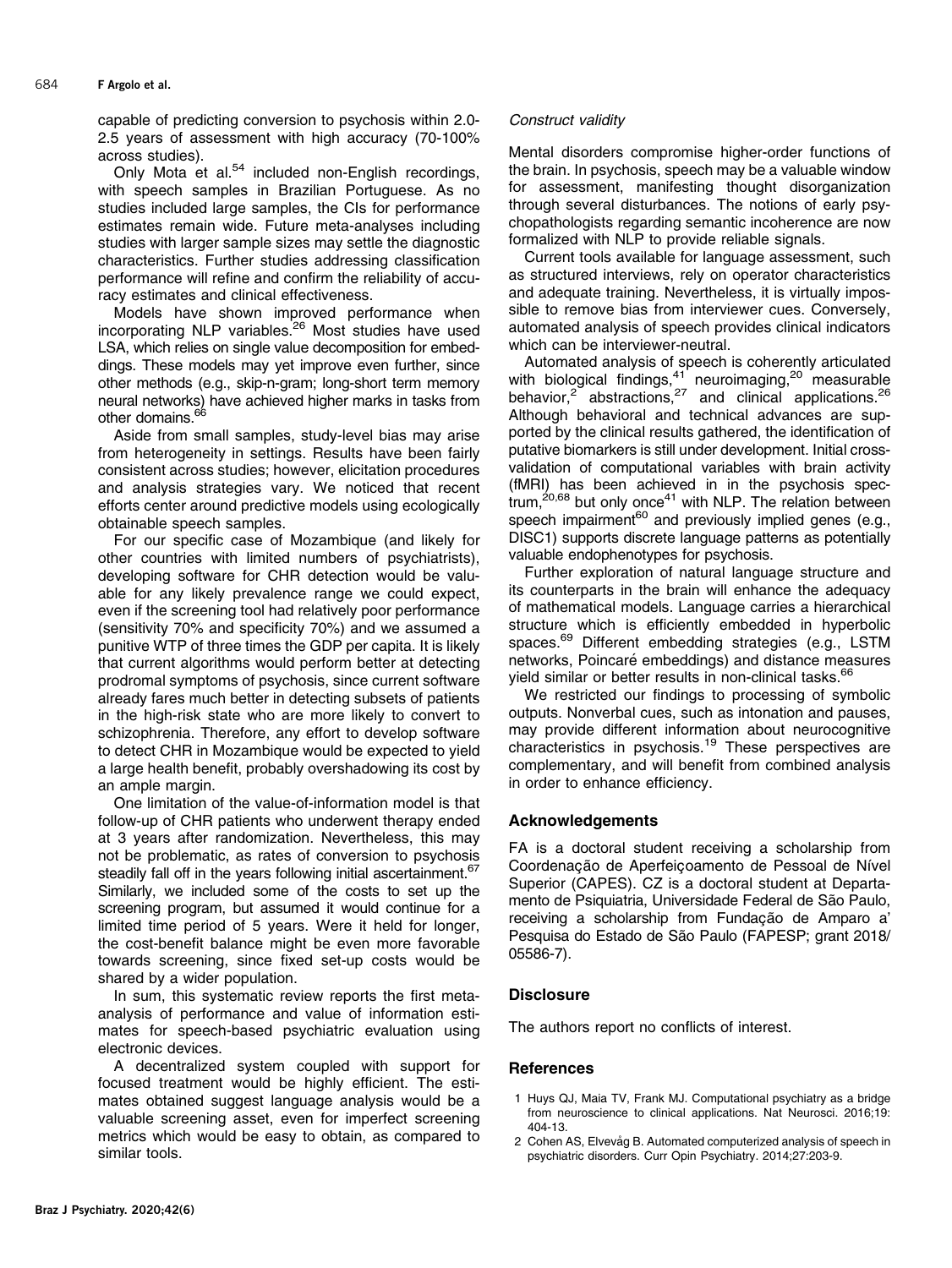- <span id="page-12-0"></span>3 Kuperberg GR. Language in schizophrenia part 1: an introduction. Lang Linguist Compass. 2010;4:576-89.
- 4 Kraepelin E. [100 years of psychiatry]. Vertex. 2010;21:317-20.
- 5 Bleuler E. [Dementia praecox or the group of schizophrenias]. Vertex. 2010;21:394-400.
- 6 Chomsky N. Syntactic structures. Berlin: Mouton; 1957.
- 7 Jager G, Rogers J. Formal language theory: refining the Chomsky hierarchy. Philos Trans R Soc Lond B Biol Sci. 2012;367:1956-70.
- 8 Fromkin VA. Grammatical aspects of speech errors. In: Newmeyer FJ. Linguistic theory: extensions and implications. Cambridge: Cambridge; 1988. Linguistics: The Cambridge Survey, v. 2, p. 117-38.
- 9 Tremblay P, Dick AS. Broca and Wernicke are dead, or moving past the classic model of language neurobiology. Brain Lang. 2016;162. 60-71.
- 10 Bresnan J, Kaplan R, Peters S, Zaenen A. Cross-serial dependencies in Dutch. In: Savitch WJ, Bach E, Marsh W, Safran-Naveh G, editors. The formal complexity of natural language. Dordrecht: Springer; 1982. Studies in Linguistics and Philosophy (formerly Synthese Language Library), v. 33, p. 286-319..
- 11 Jung CG. The structure and dynamics of the psyche [Internet]. Vol. 8. 1969 [cited 2019 Feb 10]. [www.jungiananalysts.org.uk/wp-content/](www.jungiananalysts.org.uk/wp-content/uploads/2018/07/C.-G.-Jung-Collected-Works-Volume-8_-The-Structure-and-Dynamics-of-the-Psyche.pdf) [uploads/2018/07/C.-G.-Jung-Collected-Works-Volume-8\\_-The-Structure](www.jungiananalysts.org.uk/wp-content/uploads/2018/07/C.-G.-Jung-Collected-Works-Volume-8_-The-Structure-and-Dynamics-of-the-Psyche.pdf)[and-Dynamics-of-the-Psyche.pdf](www.jungiananalysts.org.uk/wp-content/uploads/2018/07/C.-G.-Jung-Collected-Works-Volume-8_-The-Structure-and-Dynamics-of-the-Psyche.pdf)
- 12 Rorschach H. Psychodiagnostics. Oxford: Grune & Stratton Psychodiagnostics; 1942.
- 13 Freed H, Eccker WF. The thematic apperception test. Dis Nerv Syst. 1946;7:146-51.
- 14 Baese-Berk M, Goldrick M. Mechanisms of interaction in speech production. Lang Cogn Process. 2009;24:527-54.
- 15 Aboitiz F. A Brain for speech. Evolutionary continuity in primate and human auditory-vocal processing. Front Neurosci. 2018;12:174.
- 16 Hill J, Inder T, Neil J, Dierker D, Harwell J, Van Essen D. Similar patterns of cortical expansion during human development and evolution. Proc Natl Acad Sci U S A. 2010;107:1315-40.
- 17 Andreasen NC, Grove WM. Thought, language, and communication in schizophrenia: diagnosis and prognosis. Schizophr Bull. 1986;12: 348-59.
- 18 Engels H, Heynick F, van der Staak C. Emil Kraepelin's dream speech: a psychoanalytic interpretation. Int J Psychoanal. 2003;84: 1281-94.
- 19 Cohen AS, Mitchell KR, Docherty NM, Horan WP. Vocal expression in schizophrenia: less than meets the ear. J Abnorm Psychol. 2016; 125:299-309.
- 20 Tagamets MA, Cortes CR, Griego JA, Elvevåg B. Neural correlates of the relationship between discourse coherence and sensory monitoring in schizophrenia. Cortex. 2014;55:77-87.
- 21 Hagoort P. Nodes and networks in the neural architecture for language: Broca's region and beyond. Curr Opin Neurobiol. 2014;28: 136-41.
- 22 Xiang HD, Fonteijn HM, Norris DG, Hagoort P. Topographical functional connectivity pattern in the perisylvian language networks. Cereb Cortex. 2010;20:549-60.
- 23 Sabb FW, van Erp TG, Hardt ME, Dapretto M, Caplan R, Cannon TD, et al. Language network dysfunction as a predictor of outcome in youth at clinical high risk for psychosis. Schizophr Res. 2010;116: 173-83.
- 24 Collin G, Seidman LJ, Keshavan MS, Stone WS, Qi Z, Zhang T, et al. Functional connectome organization predicts conversion to psychosis in clinical high-risk youth from the SHARP program. Mol Psychiatry. 2018 Nov 8. doi: 10.1038/s41380-018-0288-x. [Epub ahead of print]
- 25 Kuperberg GR, West WC, Lakshmanan BM, Goff D. Functional magnetic resonance imaging reveals neuroanatomical dissociations during semantic integration in schizophrenia. Biol Psychiatry. 2008; 64:407-18.
- 26 Bedi G, Carrillo F, Cecchi GA, Slezak DF, Sigman M, Mota NB, et al. Automated analysis of free speech predicts psychosis onset in highrisk youths. NPJ Schizophr. 2015;1:15030.
- 27 Elvevåg B, Foltz PW, Weinberger DR, Goldberg TE. Quantifying incoherence in speech: an automated methodology and novel application to schizophrenia. Schizophr Res. 2007;93:304-16.
- 28 Cross-Disorder Group of the Psychiatric Genomics Consortium, Lee SH, Ripke S, Neale BM, Faraone SV, Purcell SM, et al. Genetic relationship between five psychiatric disorders estimated from genome-wide SNPs. Nat Genet. 2013;45:984-94.
- 29 Cross-Disorder Group of the Psychiatric Genomics Consortium. Identification of risk loci with shared effects on five major psychiatric disorders: a genome-wide analysis. Lancet. 2013;381:1371-9.
- 30 Geschwind DH, Flint J. Genetics and genomics of psychiatric disease. Science. 2015;349:1489-94.
- Wagenaar BH, Cumbe V, Raunig-Berhó M, Rao D, Kohrt BA, Stergachis A, et al. Outpatient mental health services in Mozambique: use and treatments [Internet]. 2016 Feb 1 [cited 2020 Mar 12]. ps.psychiatryonline.org/doi/full/10.1176/appi.ps.201500508
- 32 Morrison AP, French P, Walford L, Lewis SW, Kilcommons A, Green J, et al. Cognitive therapy for the prevention of psychosis in people at ultra-high risk: randomised controlled trial. Br J Psychiatry. 2004; 185:291-7.
- 33 Bearden CE, Wu KN, Caplan R, Cannon TD. Thought disorder and communication deviance as predictors of outcome in youth at clinical high risk for psychosis. J Am Acad Child Adolesc Psychiatry. 2011; 50:669-80.
- 34 Lenert LA, Sturley AP, Rapaport MH, Chavez S, Mohr PE, Rupnow M. Public preferences for health states with schizophrenia and a mapping function to estimate utilities from positive and negative symptom scale scores. Schizophr Res. 2004;71:155-65.
- 35 van Os J, Linscott RJ, Myin-Germeys I, Delespaul P, Krabbendam L. A systematic review and meta-analysis of the psychosis continuum: evidence for a psychosis proneness-persistence-impairment model of psychotic disorder. Psychol Med. 2009;39:179-95.
- 36 Conrad AM, Lewin TJ, Sly KA, Schall U, Halpin SA, Hunter M, et al. Utility of risk-status for predicting psychosis and related outcomes: evaluation of a 10-year cohort of presenters to a specialised early psychosis community mental health service. Psychiatry Res. 2017; 247:336-44.
- 37 Preti A, Cella M. Randomized-controlled trials in people at ultra high risk of psychosis: a review of treatment effectiveness. Schizophr Res. 2010;123:30-6.
- 38 Morrison AP, French P, Parker S, Roberts M, Stevens H, Bentall RP, et al. Three-year follow-up of a randomized controlled trial of cognitive therapy for the prevention of psychosis in people at ultrahigh risk. Schizophr Bull. 2007;33:682-7.
- 39 Schmidt SJ, Schultze-Lutter F, Schimmelmann BG, Maric NP, Salokangas RK, Riecher-Rössler A, et al. EPA guidance on the early intervention in clinical high risk states of psychoses. Eur Psychiatry. 2015;30:388-404.
- 40 Polari A, Lavoie S, Yuen HP, Amminger P, Berger G, Chen E, et al. Clinical trajectories in the ultra-high risk for psychosis population. Schizophr Res. 2018;197:550-6.
- 41 Palaniyappan L, Mota NB, Oowise S, Balain V, Copelli M, Ribeiro S, et al. Speech structure links the neural and socio-behavioural correlates of psychotic disorders. Prog Neuropsychopharmacol Biol Psychiatry. 2019;88:112-20.
- 42 Pauselli L, Halpern B, Cleary SD, Ku B, Covington MA, Compton MT. Computational linguistic analysis applied to a semantic fluency task to measure derailment and tangentiality in schizophrenia. Psychiatry Res. 2018;263:74-9.
- 43 Minor KS, Willits JA, Marggraf MP, Jones MN, Lysaker PH. Measuring disorganized speech in schizophrenia: automated analysis explains variance in cognitive deficits beyond clinician-rated scales. Psychol Med. 2019;49:440-8.
- 44 Gupta T, Hespos SJ, Horton WS, Mittal VA. Automated analysis of written narratives reveals abnormalities in referential cohesion in youth at ultra high risk for psychosis. Schizophr Res. 2018;192: 82-8.
- 45 Corcoran CM, Carrillo F, Fernández-Slezak D, Bedi G, Klim C, Javitt DC, et al. Prediction of psychosis across protocols and risk cohorts using automated language analysis. World Psychiatry. 2018;17:67-75.
- 46 Hong K, Nenkova A, March ME, Parker AP, Verma R, Kohler CG. Lexical use in emotional autobiographical narratives of persons with schizophrenia and healthy controls. Psychiatry Res. 2015;225:40-9.
- 47 Buck B, Penn DL. Lexical characteristics of emotional narratives in schizophrenia: relationships with symptoms, functioning, and social cognition. J Nerv Ment Dis. 2015;203:702-8.
- 48 Bonfils KA, Luther L, Firmin RL, Lysaker PH, Minor KS, Salyers MP. Language and hope in schizophrenia-spectrum disorders. Psychiatry Res. 2016;245:8-14.
- 49 Moe AM, Breitborde NJ, Shakeel MK, Gallagher CJ, Docherty NM. Idea density in the life-stories of people with schizophrenia: